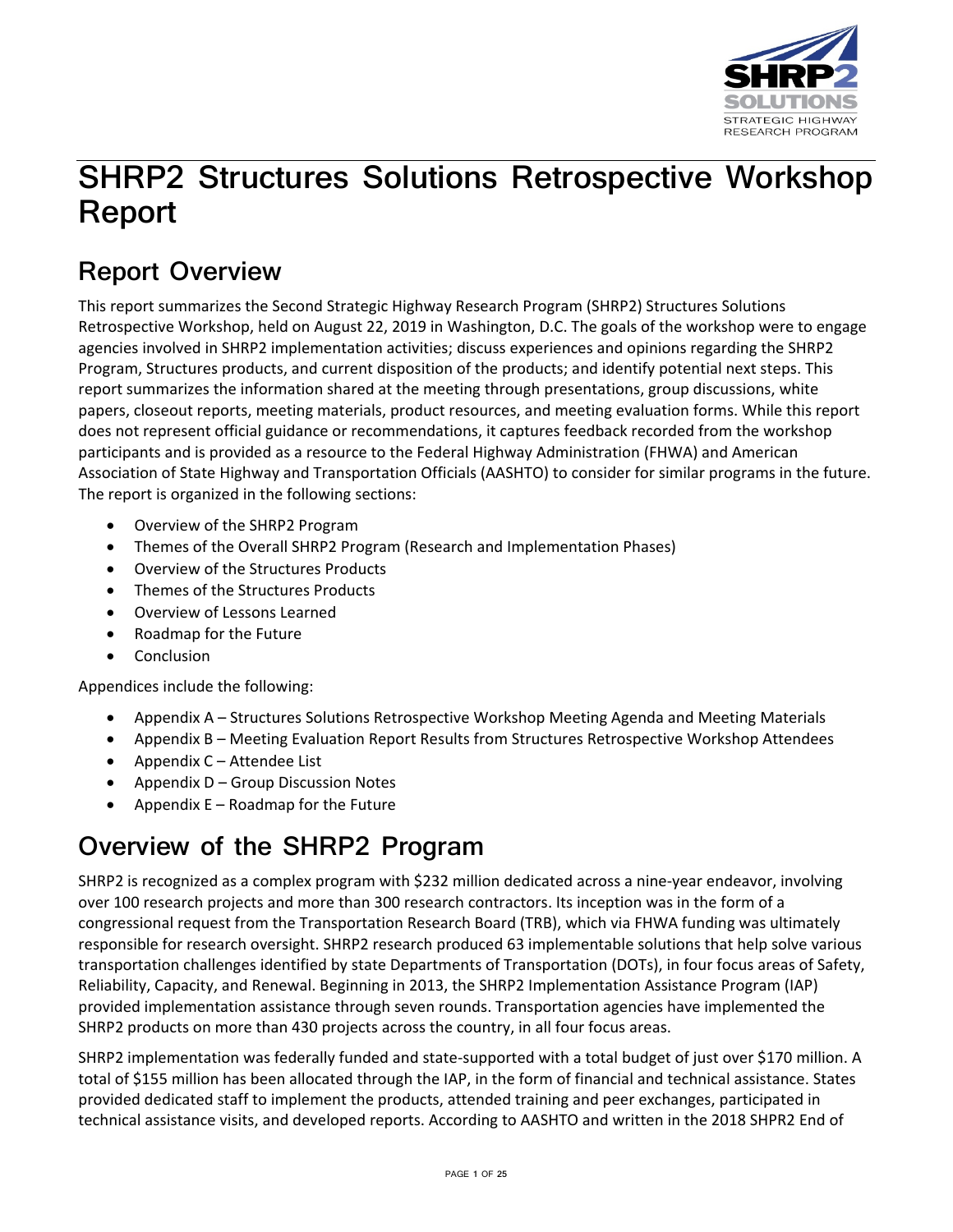Year Report, it is estimated that for every \$1 invested by a state DOT in SHRP2 implementation, there is an average of a \$2 return on their investment in the form of project cost savings, direct funding, and technical assistance. Technical assistance included one-on-one subject matter expert training provided to DOT staff, classroom training, peer exchanges, workshops, webinars, summary reports, and other assistance in the application or implementation of a SHRP2 solution. Over 300,000 individuals have been engaged in the program. Through more than 12,000 outreach activities, SHRP2 showcased the benefits of implementing new and innovative solutions within the field of transportation. In addition to these outreach activities, over 16,000 hours of technical assistance was provided to transportation agencies, largely in the form of consultant support and subject matter expertise.

# **Themes of the Overall SHRP2 Program**

At this workshop, the participants most familiar with the Structures products shared their experiences with the SHRP2 Program as a whole. They identified opportunities for continued improvement, collaboration, and support. Their responses are summarized below and in more detail in Appendix D's group discussion notes. Appendices A-C include the workshop agenda and materials, attendee list, and meeting evaluation responses.

- SHRP2 was a successful model of how to conduct and apply research.
- SHRP2 exposed people to new tools and methods.
- Participants noted that the length of the entire program, including the research and implementation, was unusually long.
- SHRP2 solutions provided a big picture perspective that undertook complex issues that are not easily addressed though NCHRP of state-sponsored research.
- Some of the issues addressed require additional follow up research to take full advantage of the ground work completed in SHRP2 (such as service life design of bridges and NDE), while others are well developed and being fully implemented in some agencies (accelerated bridge construction).
- SHRP2 opportunities for peer exchange allowed states to learn from each other about opportunities and project successes.
- Success would not have happened without the collective, collaborative effort of all the stakeholders.
- Participants noted that more could be done in messaging and marketing the SHRP2 program and products. They acknowledged the challenges among individual states, when information must trickle down from decision makers to implementors. Information presented by AASHTO to its committee members may not automatically transfer further to potential staff implementors.
- Internal champions are vital to the long-term success of SHRP2 products. Without leadership alignment to push implementation efforts it can be even more challenging to see SHRP2 products adopted as part of DOT day-to-day operations.

The SHRP2 program was successful in exposing state DOTs to new tools and methods, providing states opportunities to learn from other states' successes, and providing a big picture approach to transportation solutions. However, the length of the program made it challenging to account for emerging technologies, and the breadth of stakeholders on a variety of levels made reaching everyone a shared challenge. Nonetheless, SHRP2 was a successful model of how to conduct and apply transportation research solutions. Moving forward, internal champions will be vital to the long-term success of the program in order to incorporate SHRP2 products into dayto-day operations.

## **Themes of the SHRP2 Research Phase**

The following summarized points were discussed among participants regarding the initial SHPR2 Research phase: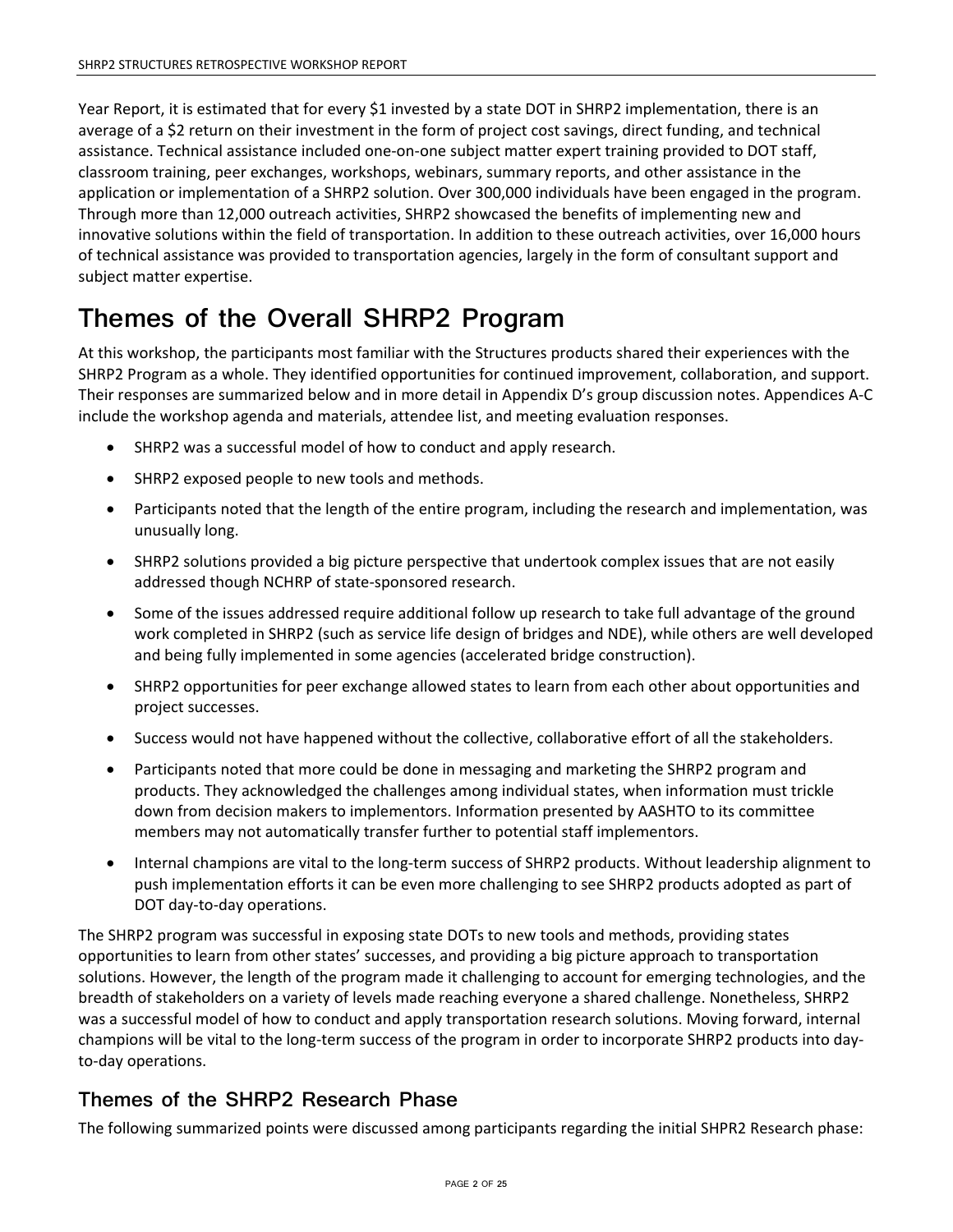- The Technical Advisory Committee (TAC) consisted of participants from just four states who developed most of the research topics. While the topics chosen by the small group proved insightful and forwardthinking, in retrospect, broader input from a more diverse group may have added value. In addition, participants noted that there could have been more geotechnical products that fit the target of SHRP2 for long range research for solutions to complex issues.
- Broader outreach and participation during the research phase would have set the stage by preparing states for what was coming, could have built broader interest and investment, and thus would have made the products easier to implement.

The SHRP2 research introduced insightful and forward-thinking research topics. However, the beginning stages of research could have been more inclusive than the four states included in the TAC. Broader outreach and participation during the research phase were needed. Participation in the research phase was a significant time commitment, and it made it difficult to get out-of-state travel approved.

## **Themes of the SHRP2 Implementation Phase**

The following summarized points were discussed among participants in regard to the overall SHPR2 implementation.

### **Knowledge Management**

- States noted the benefit of information sharing with other states regarding lessons learned and project successes. However, discussions would have been more beneficial if other related disciplines were included such as maintenance, design, traffic, construction, procurement, and finance disciplines.
- States found that the peer exchanges, showcases, and workshops were beneficial, but more are needed.

### **Implementation Assistance Program**

- SHRP2 was a good value for the money.
- Successful implementation was only possible through significant funding through the FHWA proof of concept, lead adopter, and user incentive awards.
- The application process for all three implementation assistance levels of engagement (proof of concept, lead adopter, and user incentive) was user-friendly. Compared to typical FHWA funding, this was much easier and faster.
- States appreciated the flexibility available in spending the funds and the flexibility working with FHWA to adapt the scopes in order to obtain practical results.
- States indicated that the time constraints of implementation were too strict. Availability of funding from FHWA for implementation was critical to state DOT adoption of the products but notice of that availability did not reach appropriate people in some states in time to prepare applications for funding awards.
- In some cases, the timing necessary for specific rounds of product implementation was unrealistic with active state project schedules, particularly in regard to state scheduled bridge projects.
- The procurement process to obtain consultant assistance can be time-consuming; one state expressed that consultant support should be provided upfront by AASHTO to save time.
- States felt that the reporting requirements helped solidify lessons learned.

### **Implementation of the Products with Technical Assistance**

• The follow-up and reporting requirements of the implementation phase were useful and encouraged state DOTs to reflect on lessons learned, whereas they might not have done so otherwise.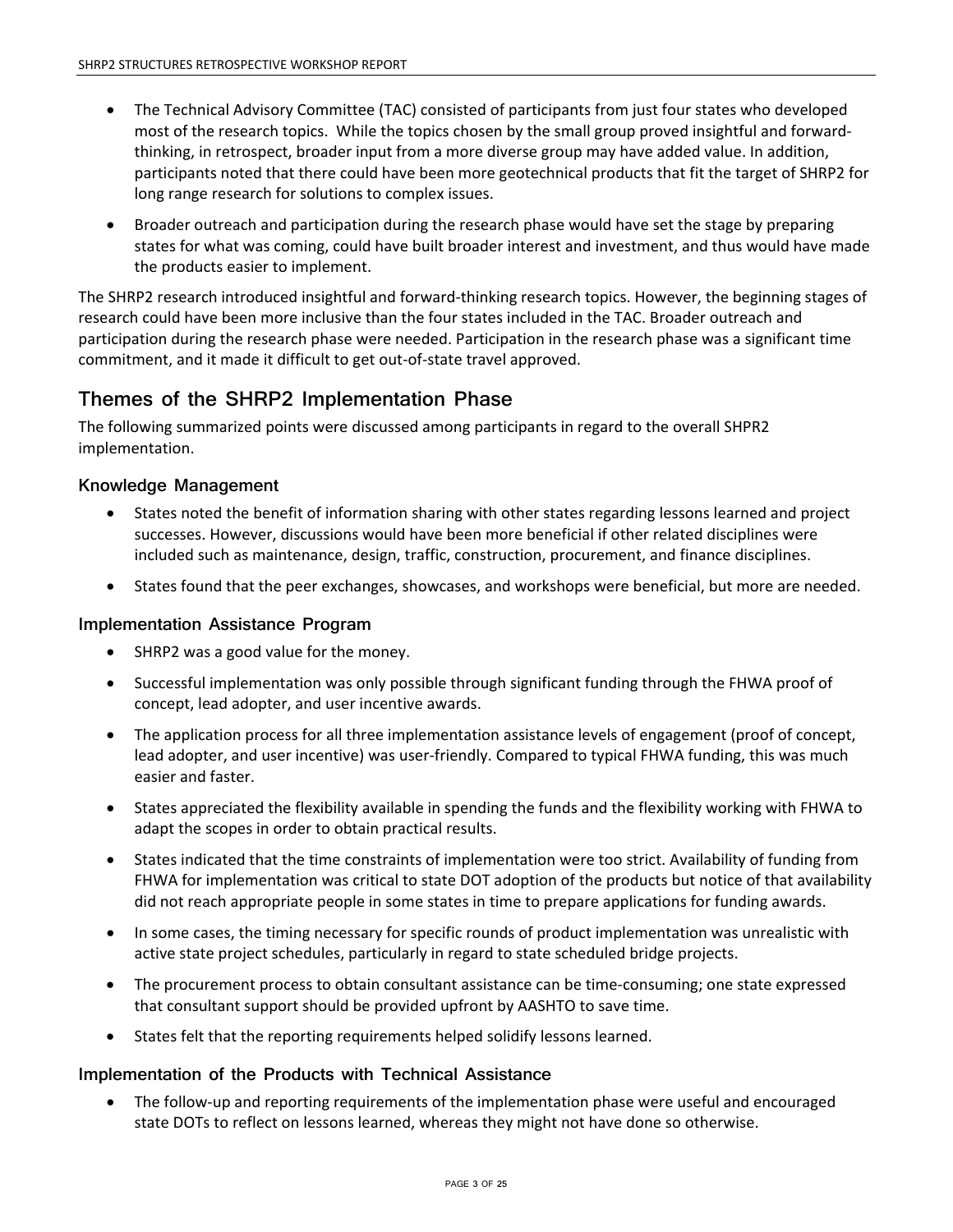• States appreciated technical support and found the Subject Matter Experts (SMEs) extremely beneficial.

### **Adoption as Routine Practice**

- SHRP2 provided the additional motivation and necessary funds to apply solutions to known issues.
- Having FHWA, AASHTO, and TRB promoting this effort gave needed credibility to practitioners with leadership.
- Ultimately, successful implementation is dependent upon identifying an internal champion to ensure the product is used within the agency.

## **Marketing and Communication**

- States felt that communication and outreach efforts could have been stronger. It is important to communicate the value of the SHRP2 products and tools.
- Better marketing and messaging to the states during the research phase could have improved implementation.

# **Overview of Structures Products**

The nation's aging bridge inventory calls for new solutions for bridge maintenance, repair, and construction. The retrospective workshop focused on five SHRP2 tools to help transportation professionals build bridges more quickly, build on the proper foundation, use specifications that deliver the right project, design for longer-lasting bridges, generate new load and resistance factor design specifications, inspect concrete bridge decks with greater accuracy, and apply new portable technologies to map and inspect tunnel linings. These innovations can be used alone or in combination at every stage of the bridge design, construction, or preservation process to maximize impacts and save lives, money, and time. The purpose of these products is to provide better information to prolong the life of assets, showing what needs to be done and when it needs to be done. One outreach goal for the SHRP2 Solutions Program as a whole was to reach 10-15% of the states as a "tipping point" to give the products momentum in becoming mainstream solutions. Several of the Structures products more than achieved this goal, with the R04 Toolkit training reaching over 34 states.

## **Innovative Bridge Designs for Rapid Renewal (R04)**

This SHRP2 product supported the application of multiple Accelerated Bridge Construction (ABC) technologies by providing training and technical assistance in the implementation of a design toolkit primarily focused on prefabricated bridge projects. The R04 toolkit provided the following:

- Standard design details, specifications, and concepts for foundation systems, substructure and superstructure systems, subsystems, and components.
- Recommended specification language for ABC systems that are suitable for future inclusion in the AASHTO Load and Resistance Factor Design (LRFD) Bridge Design and Construction Specifications.
- A guidebook with instruction for bridge owners to use prefabricated elements that allow for rapid, costeffective bridge replacements.
- Design examples for complete prefabricated bridge systems.

The research for the toolkit was completed using two pilot projects and SHRP2 implementation enabled eight bridge projects to apply the toolkit. Six State DOTs, Eastern Federals Lands, and a tribal DOT in Arizona participated. Training and peer exchange on the technologies in the toolkit and the experiences of these implementations were provided to over 36 states.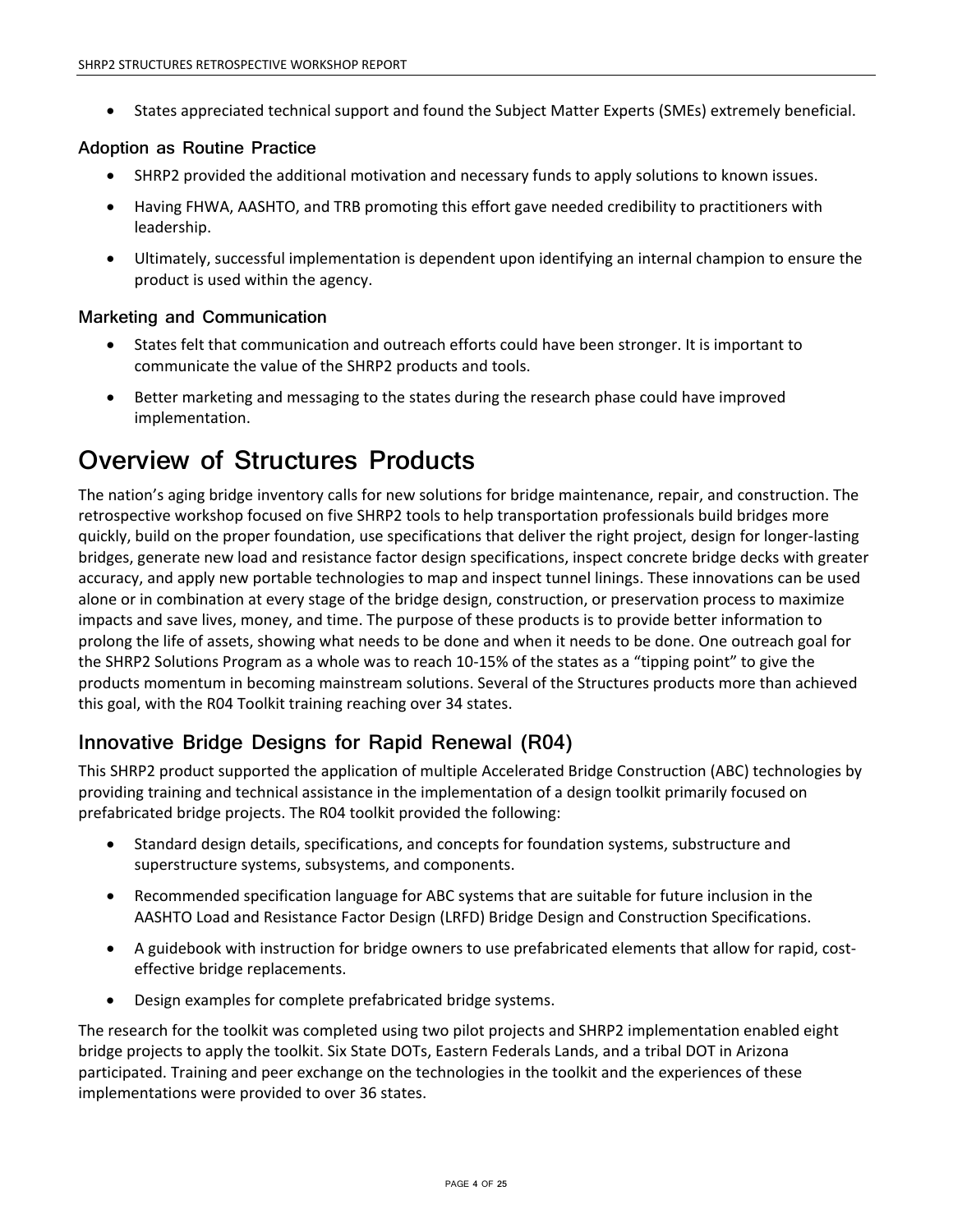## **Nondestructive Testing for Concrete Bridge Decks (R06A)**

This product included a collection of geophysical technologies for evaluating and inspecting concrete bridge decks. The nondestructive testing (NDT) technologies include: Impact Echo (IE), Ultrasonic Surface Waves, Impulse Response, Ground-Penetrating Radar (GPR), Infrared Thermography Analysis, Electrical Resistivity, Galvanostatic Pulse, and Half-Cell Potential. A web-based evaluation tool helps transportation professionals select the appropriate NDT technologies for specific applications and identifies test procedures, protocols, available standards, and guidelines.

The goal was to encourage states to use the R06A product and other NDT methods as a means to improve the accuracy and speed of bridge deck condition rating and deterioration mapping while also increasing safety to workers and the travelling public. The NDT results from the use of these technologies can be utilized in asset management programs for long-term use, as well as in project-level evaluations to prepare repair/replacement scopes of work. The R06A product was made available to state DOTs in Round 4 and Round 7. A total of 20 states participated between the two rounds.

## **Nondestructive Testing for Tunnel Linings (R06G)**

This product included a variety of mobile-scanning and hand-held technologies for mapping voids, debonding, delamination's, moisture, and other defects behind or within tunnel linings. The goal was to enable vehicles to drive through the tunnel and conduct the inspection without the need to close lanes. There is a user's manual and guide for evaluating the best NDT technologies for specific situations, as well as a [web-based evaluation tool](https://fhwaapps.fhwa.dot.gov/ndep/) to select appropriate NDT technologies for specific applications. The implementation of the R06G product was expected to result in a number of states adopting NDT methods as a means to improve the accuracy and speed of tunnel liner condition rating and deterioration mapping, while also increasing safety to workers and the travelling public. The NDT results from the utilization of these technologies can be an aid to practitioners in asset management programs for long-term use, as well as in project-level evaluations to prepare repair/replacement scopes of work. The test results can also be fed into the new National Tunnel Inspection Standards (NTIS) system to improve the overall accuracy and usefulness of the evaluations. Throughout the course of the two IAP rounds, some additional research was conducted by State DOT practitioners to improve the results.

## **Service Life Design for Bridges (R19A)**

Service Life Design is a scientific-based technology solution that identifies how bridges and their components deteriorate over time based on the environmental exposure they are subjected to. The R19A product includes comprehensive guidance to select and design durable bridge elements and components that are both easier to inspect and better-suited to their environments. It evolved into a series of procedures, reports, tools, and worked examples for bridge practitioners to use in developing engineering solutions that will produce bridges that remain in service longer and require fewer major repairs than in the past.

The objective of Service Life Design of Bridges is to complete a rational assessment of the potential deterioration mechanisms affecting bridges and their elements to achieve a target service life duration. The R19A IAP guides the Lead Adopter agencies on how to follow this process. Much of the process is contained in the *Model Code for Service Life Design*, Bulletin 34 published by the International Federation for Structural Concrete (*fib*). The *Service Life Design for Bridges Summary Guide* is a 50-page document supplemented by six appendices of useful data, Service Life Design reference examples, and sample specifications.

The SME team developed Service Life Design tools for evaluating chloride profiles on existing structures and performing full-probabilistic modeling of chloride ingress to assist in the selection of concrete mix designs and cover depth. Agencies were guided in the use of new durability testing procedures for determination of chloride migration properties (NordTest[NT] Build 492). The Academic Toolbox, complete with problem exercises, can be used by university professors to teach the basics of Service Life Design to students. Additionally, a Life Cycle Cost Analysis report, *A Briefing on Life-Cycle Cost Analysis of New Bridge Design Alternatives*, was developed to promote the concept of integrating the principles of Life Cycle Cost Analysis with Service Life Design of bridges to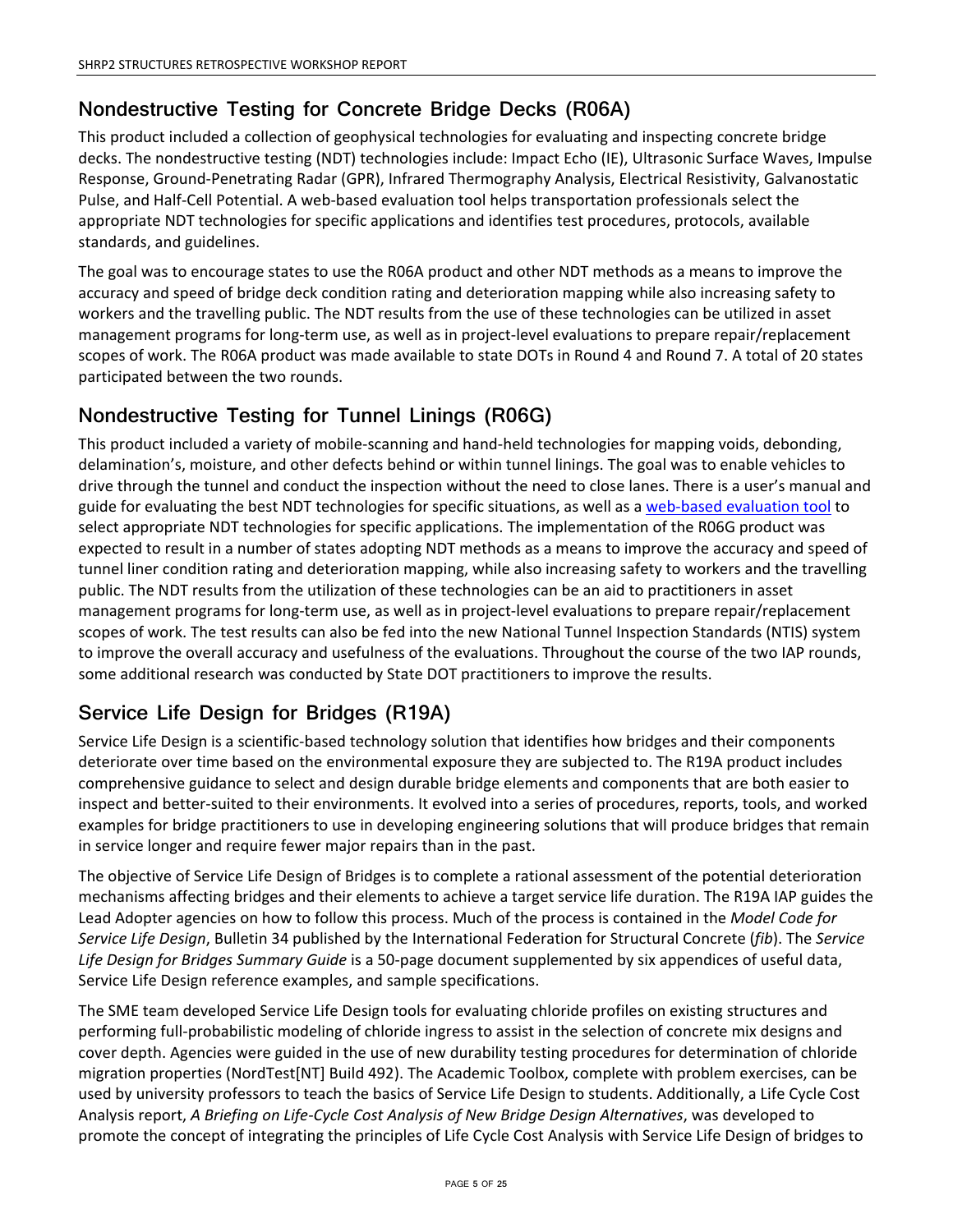demonstrate the importance of considering both the initial cost and cost of ownership. The document includes a worked Life Cycle Cost example for maintenance of a bridge and an example wherein Life Cycle Cost Analysis is used to evaluate two potential design features of a bridge.

## **Service Limit State Design for Bridges (R19B)**

The *Service Limit State Design for Bridges* toolkit offers a quantitative framework to assess service limit states more accurately. The toolkit provides actual performance data, component-based distress models, and specific guidance for common bridge elements, as well as:

- A framework for calibrating service limit state specifications.
- Service limit state load and resistance factors.
- Bridge design procedures and model specifications for service limit states.
- Tools required for future service limit state improvements.
- Model specification changes that include designing for durability.

The toolkit contains databases, software tools used in the calibration (such as Monte Carlo spreadsheets), and instructions for developing new or revised spreadsheets and deterioration models.

The framework will calibrate the following AASHTO service limit state design elements:

- Live load deflections
- Bearing movements
- Settlement of foundations and retaining structures
- Permanent deformations of compact steel components
- Fatigue of structural steel and the steel reinforcement in concrete (complementary research being conducted through the National Cooperative Highway Research Program [NCHRP] 12-83)
- Slip-critical bolted connections
- Concrete approaches

Improved service limit state design can increase the service life of bridge components and give designers the option to select bridge components based on expected maintenance time and difficulty of replacement.

## **Themes of the Structures Products**

In addition to providing feedback on the overall SHRP2 program, research, and implementation, the workshop participants shared their experiences with the specific Structures solution products. Their responses are summarized by product below.

## **Innovative Bridge Designs for Rapid Renewal (R04)**

### **Assessment of Market Readiness**

- Over the life of the SHRP2 program, several states, university technology centers, and industry organizations have developed materials and guidance that now surpass the toolkit in terms of completeness and state of the art technologies as they apply to the R04 product.
- ABC implementation continues to be advanced by transportation agencies and can be considered well past the tipping point of market saturation.
- The toolkit was useful to some states less familiar with the concepts of ABC. Positive feedback about the Toolkit was received from the 34 states that hosted the ABC Toolkit Training.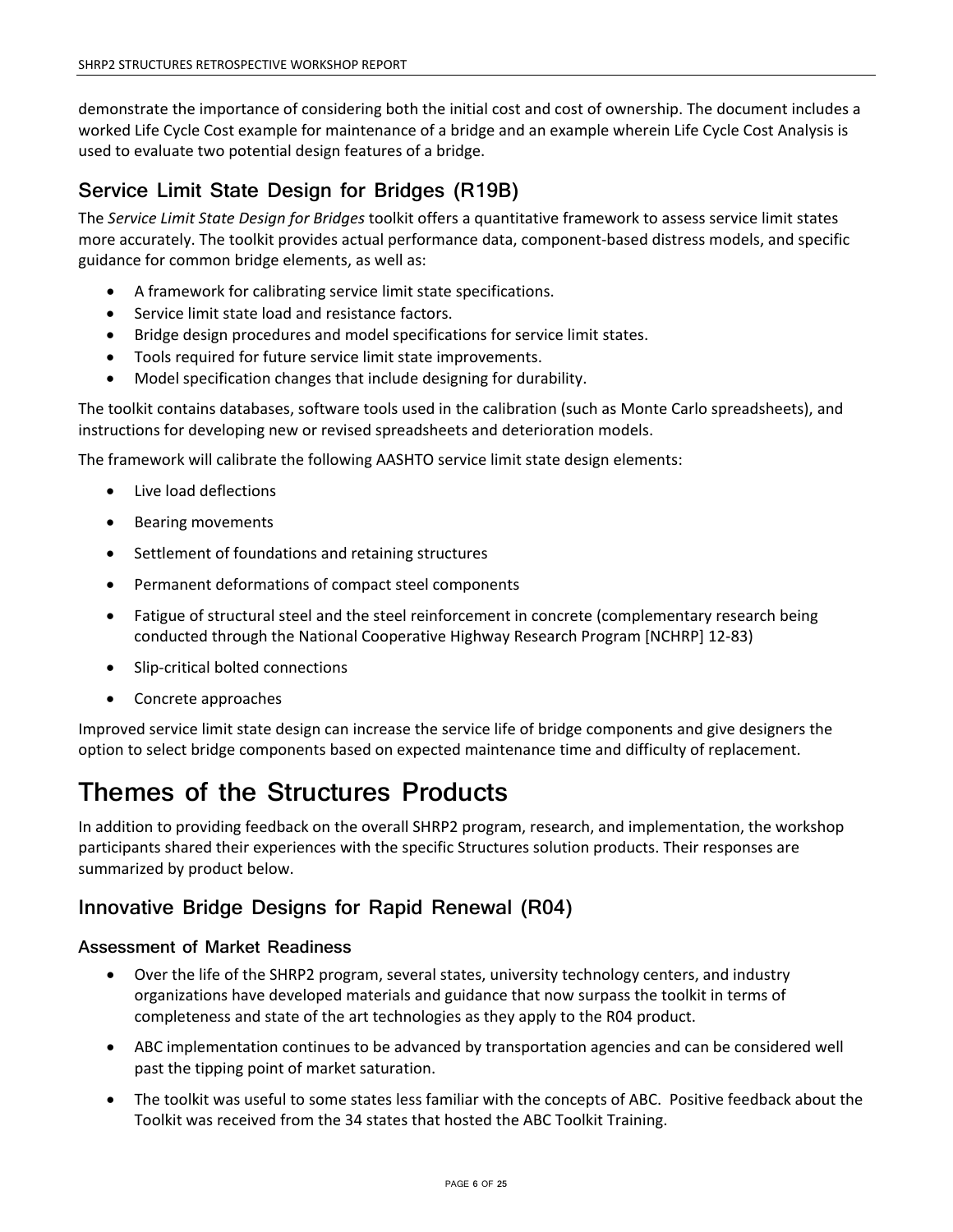- A few states with more established ABC experience found that the toolkit covered material that was not as helpful to them.
- Messages in the toolkit could be misleading since the cost of utilizing the product concepts alone can give ABC a negative connotation. Participants felt focusing on the needs and benefits to apply ABC techniques in specific locations was a better emphasis than comparing costs.
- Designers want detailed examples the toolkit did not provide including, scoping, decision making frame work, cost estimate, design, specification, procurement method, and construction.

## **R04 Pilot Project Implementation as Part of the Research Phase**

- States were not familiar with how to apply for the pilot project and it required a lot of effort. States had to dig into the application before deciding to pursue the research.
- Acquiring the funding for pilot projects was challenging for the states.
- Representatives involved in the research could have done more outreach and communication to established committees. Collaboration with AASHTO was not apparent until the late stages of the research phase. As an example, T-4 Technical Committee on Construction (Committee on Bridges & Structures) provided comments to the R04 research team, but the committee felt the comments were ignored by the research team.
- Participants also noted there was no involvement from the AASHTO Committee on Construction during the research phase.

### **Implementation of Product with Technical Assistance**

- Outreach from the SME to states was beneficial.
- The SME took experiences from different states and incorporated examples into the state DOT workshops. As a result, the workshops became more valuable over time.
- The states appreciated that the SME interviewed them ahead of time and tailored each workshop agenda to their state specific needs.
- Better collaboration in general and outreach beyond state DOTs is needed. ABC is not just about bridge design.

### **Knowledge Management**

- R04 exposed states to the ABC community. It was helpful to learn from other states and face-to-face peer exchanges, showcases, and site visits; in addition, the webinars were particularly beneficial.
- R04 implementation captured the attention of upper management, which helped drive the ABC program.
- Lessons learned and case studies from pilot projects (Iowa, New York) added value to the implementation phase of this product.
- The product branding was unclear at the start and there were mixed messages about whether to refer to R04 as a SHRP2 product or a toolkit.

## **Nondestructive Testing for Concrete Bridge Decks and Tunnel Linings (R06A/G)**

### **Assessment of Market Readiness**

- The equipment is easy to learn how to use as long as the implementers understand the limitations of the technology and the need to confirm with traditional inspection methods
- Even among NDT experts, the results interpreted from data are not standardized.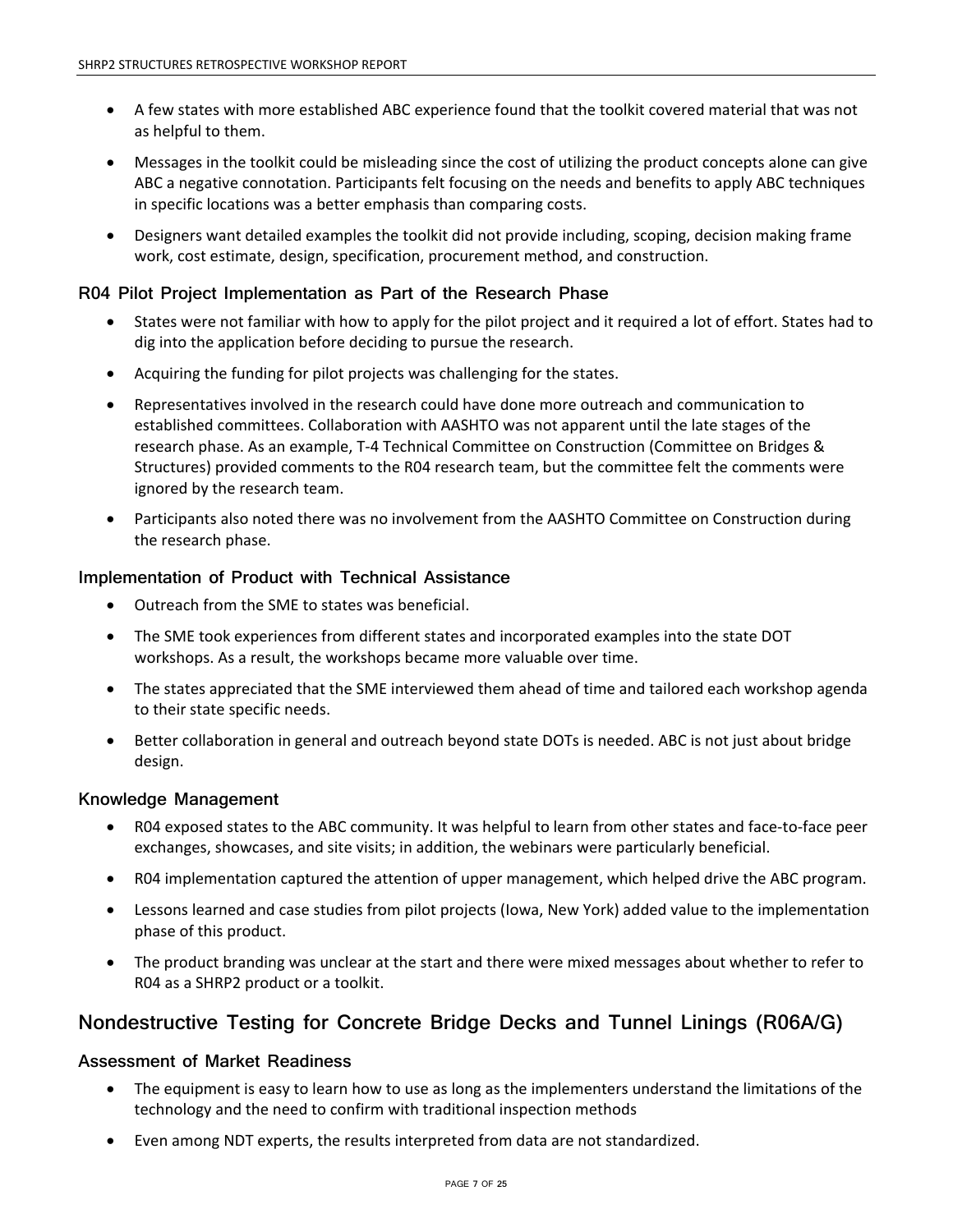- There are still a limited number of applicable uses identified for NDT.
- Due to the complexity of this product, it appears holistically this product is not market ready-

## **Implementation of the Product with Technical Assistance**

- The SME was easy to work with and knowledgeable about how to use the tools.
- The workshops were hands-on, which was beneficial. Participants toured tunnels and bridges and saw the technology being used in the field.
- Monthly phone calls facilitated learning about what other states were doing. Specifically, it helped the Oregon Department of Transportation (ODOT) frame its project.
- The test results are difficult to understand and interpret.
- The collected data can take a significant length of time to interpret.
- Traditional test methods are still required to verify the results.
- Pennsylvania found that the use of technology was more expensive than utilizing traditional test methods.
- North Dakota used Infrared (IR) solely because it is easier to interpret than Ground Penetrating Radar (GPR).

### **Knowledge Management**

- Peer exchanges provided an opportunity to get feedback from other states.
- There is a misunderstanding among states regarding what type of information each test method provides and how best to use the data.
- GPR users do not always find it intuitive and new applications have had to overcome historical stigmas from past performance issues.
- The Nondestructive Evaluation (NDE) Web Manual is a useful resource for practitioners that is searchable and application-based; it can be found at the following FHWA website [https://fhwaapps.fhwa.dot.gov/ndep/.](https://fhwaapps.fhwa.dot.gov/ndep/)

## **Service Life Design for Bridges (R19A)**

### **Assessment of Market Readiness**

R19A was straightforward and implementable and formed the basis for the new AASHTO Guide. The product provides a foundation for use and the concepts have been included in a new AASHTO Guide for Service Life Design that is fully implementable.

- DOTs have been considering service life for a long time but have been doing it subjectively. R19A provided an analytical method for quantifying service life.
- R19A is a data-driven approach. It is difficult to fully utilize if the appropriate data are unavailable or the staff lacks the skills to effectively implement it.
- Cracks in concrete are a reality, therefore a literature search and/or additional research on effects of cracks on concrete durability would be helpful to correlate with the service life design assumptions.
- The durability assessment, sometimes referred to as a birth certificate which documents bridge design and as-built conditions, is beneficial.
- State DOTs liked how the product was structured. If you want simple answers, it shows you the process and provides guidance on how to go through detailed formulas and design examples step by step.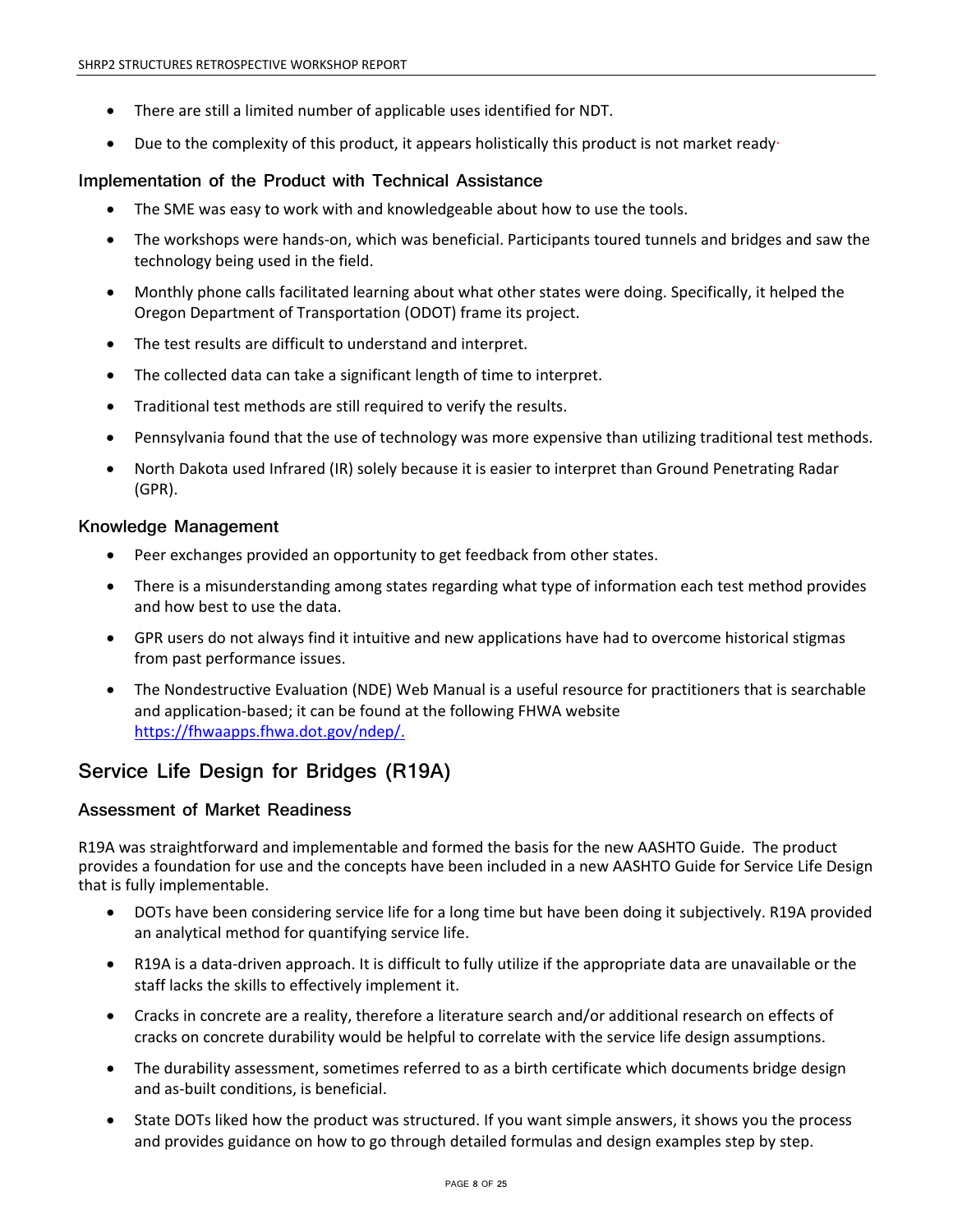• The worked examples are helpful and demonstrate how formulas are applied in practice.

### **Knowledge Management**

- The explanation of service life design was satisfactory, but it can be better in terms of how cracks are considered once additional research on deterioration rates with cracking is conducted.
- State DOTs struggle with achieving durable bridge design and construction. Neither the construction nor materials committees were involved in the product research or implementation of the R19A product.
- It is important to stress that there is a need to understand the environment around the bridge before evaluating the service life design.

## **Service Limit State Design for Bridges (R19B)**

### **Product Research Phase**

- Initially, there were not enough data to properly calibrate the settlement of bridge footings. When WSDOT became involved during the research phase, they helped expand the database and calibration of the model.
- The lead researcher was very helpful and open to working with WSDOT to produce a successful product.
- The research accomplished predictions for the settlement of bridge footings on soil, but other aspects of bridge foundation (e.g., lateral deformations, retaining walls) were not addressed.
- The products from R19B provide a framework for calibration that can be used to improve the R19A service life design process after additional bridge performance data is collected.

### **Implementation of the Product with Technical Assistance**

• To date, there have been no states implementing R19B, but the funding produced documentation and future training to instruct and inspire the use of the formulas and calibrations.

### **Knowledge Management**

- This is a highly technical exercise and for most people it is difficult to understand; however, the reliability basis is transparent, and there is no additional knowledge needed to apply the code-based equations that were developed.
- The research was not inclusive of key stakeholders and implementers.

## **Overview of Lessons Learned**

The workshop participants were asked to consider future efforts to implement a set of technical products coming out of research and what they might do the same or differently in terms of their SHRP2 experience.

## **Assessment of Market Readiness**

- Capitalize on the value of pilot projects during the research phase to inform future implementation.
- Consider including supporting technologies and disciplines (e.g., geotechnical) in the research development process so product solutions are more widely applicable.
- Establish synergies between product technologies and data collected, to demonstrate to the states the economy of purchasing equipment with multiple uses.
- Involve more states in the research development process to establish invested interest and better prepare them for future implementation.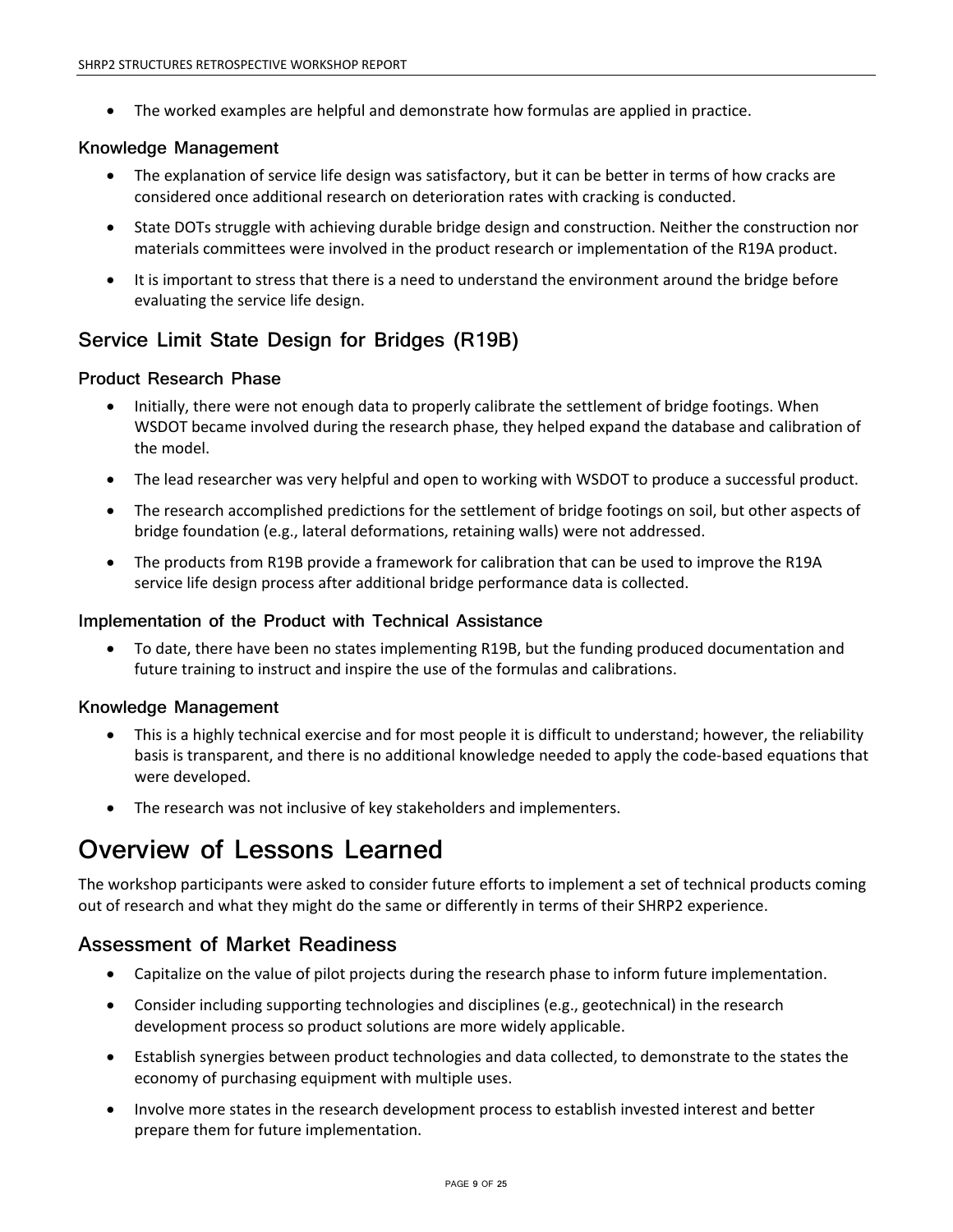## **Knowledge Management**

- Continue to encourage information sharing among states regarding lessons learned and project successes.
- Involve all disciplines in research and implementation discussions to better understand different perspectives and issues to be addressed.
- Facilitate more peer exchanges, showcases, and workshops to support greater knowledge transfer among state DOTs.
- Consider the best methods of information sharing in light of younger generations being more tech- and virtual-focused.

## **Implementation Assistance Program**

- Maintain a simple application process and flexibility in how to use funds to encourage states to apply for the program.
- Continue to enable scope adaptations so states can obtain practical results.
- Establish more realistic implementation time periods to better align with project schedules.
- Consider allowing a third party (i.e. AASHTO) to provide state-selected consultant support upfront to save state DOTs time spent procuring a consultant.
- Maintain reporting requirements to help solidify lessons learned.

## **Implementation of the Product with Technical Assistance**

- Continue to provide technical and SME support to assist states in implementation.
- Host more staff training, showcases, and peer exchanges to round out the technical assistance efforts.

## **Adoption as Routine Practice**

- Encourage FHWA, AASHTO, and TRB to promote future programs to give needed credibility to practitioners with their leadership.
- Identify internal implementation champions to support institutionalization of products within agencies.

## **Marketing and Communication**

- Conduct additional outreach to communicate the value of the SHRP2 products and tools.
- Increase marketing and messaging to state DOTs during research to establish invested interest and better prepare them for future implementation.
- Host additional peer exchanges, showcases, workshops, and trainings beyond state DOTs (i.e. contractors, consultants, technology vendors) to engage a wider audience in SHRP2 efforts.

# **Roadmap for the Future**

This section identifies the recommended actions/next steps and lead agency in furthering each of the SHRP2 Structures products discussed during this workshop. Additional notes from the meeting are detailed in Appendix E.

## **Innovative Bridge Designs for Rapid Renewal (R04)**

Participants recommended the following actions for R04 moving forward:

• Maintain responsibility for updating the toolkit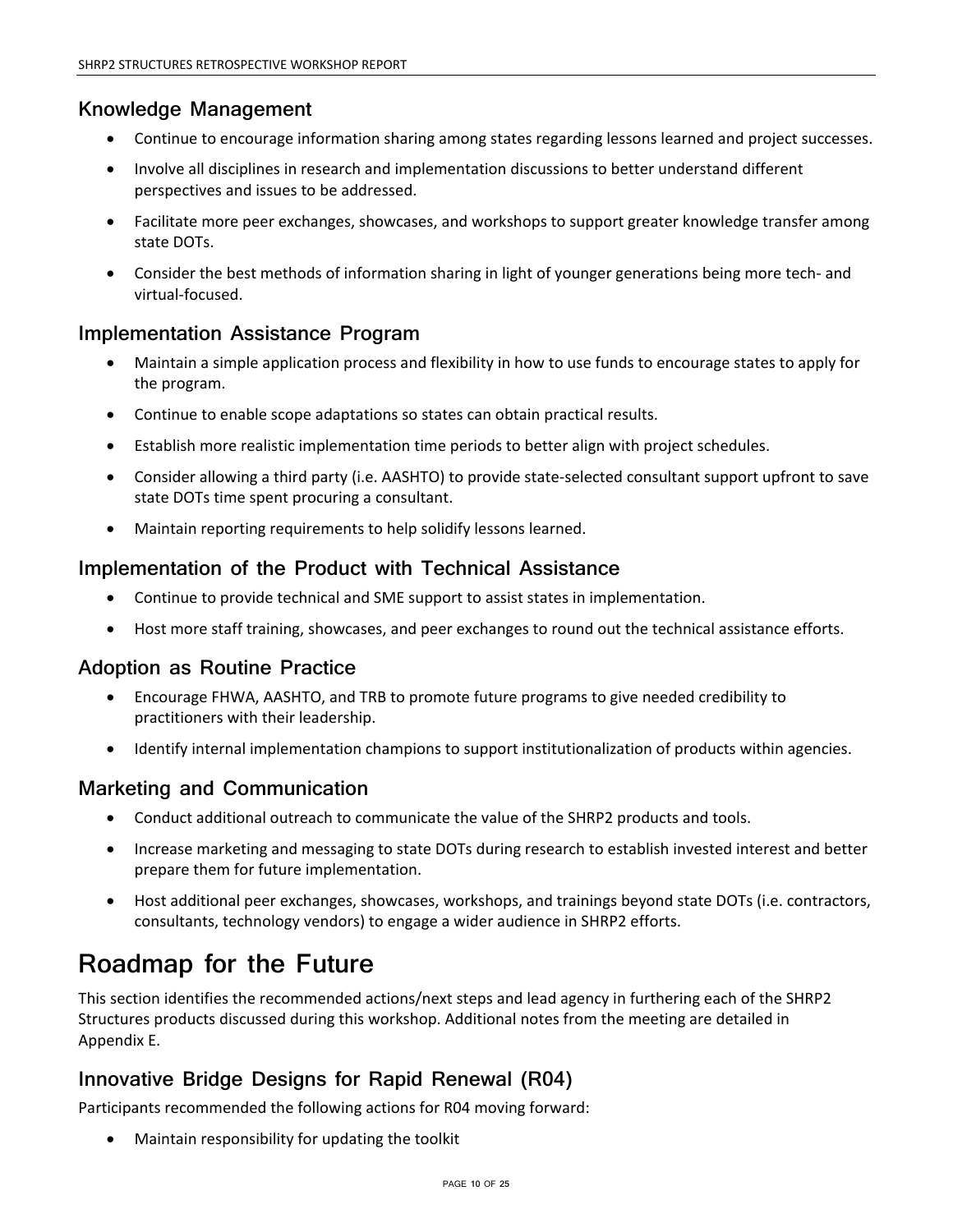- o Lead Agency: FHWA
- Market ABC at workshops and showcases
	- o Lead Agencies: AASHTO, FHWA

## **Nondestructive Testing for Concrete Bridge Decks and Tunnel Linings (R06A/G)**

Participants recommended the following actions and lead agencies for R06A/G moving forward:

- Develop protocols for the different NDT tools and their use with different materials o Lead Agency: Federal Highway Administration (FHWA)
- Establish standards for recording and collecting NDT data among the various tools o Lead Agencies: FHWA, American Association of State Highway and Transportation Officials (AASHTO)
- Develop a better understanding of interpreting NDT data in multiple environments o Lead Agency: FHWA
- Establish an NDT Pooled Fund and host an Expert Task Group (ETG) made up of FHWA, state DOTs, industry, and academia
	- o Lead Agency: FHWA
- Develop a matrix of NDT technologies, types of NDT applications and specific uses that need to be addressed
	- o Lead Agency: Expert Task Group (ETG)
- Identify gaps in NDT applications and technologies that need additional research o Lead Agency: ETG
- Lower costs by communicating state needs with industry providers o Lead Agency: ETG
- Maintain and further disseminate the FHWA NDE Web Manual o Lead Agency: FHWA
- Incorporate NDT data into bridge and tunnel condition ratings and/or state DOT asset management programs
	- o Lead Agencies: AASHTO, NCHRP
- Create a Return on Investment (ROI) case study on which NDT methods generate the biggest return on investment
	- o Lead Agencies: FHWA, ETG

## **Service Life Design for Bridges (R19A)**

Participants recommended the following actions and lead agencies for R19A moving forward:

- Update the AASHTO Provisional Standard Measurement of Initial Asphalt Adsorption and Desorption in the Presence of Moisture (TP-6)
	- o Lead Agencies: AASHTO Technical Committee on Bridge Preservation (T-9), AASHTO Committee on Materials and Pavements (COMP)
- Develop a training workshop on how to conduct a full-service life design o Lead Agency: FHWA
- Establish a national environmental exposure zone map o Lead Agencies: AASHTO T-9, NCHRP, TRB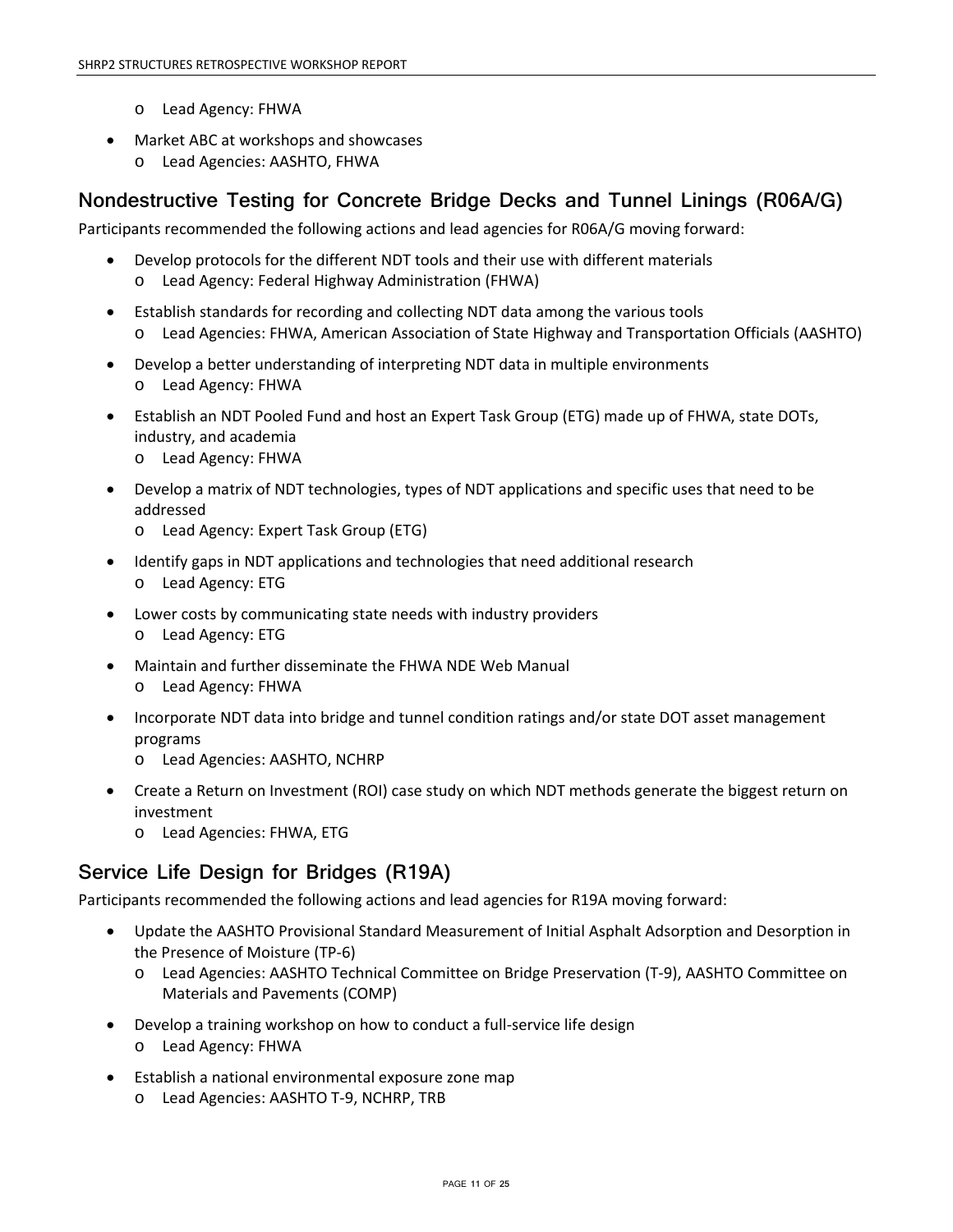## **Service Limit State Design for Bridges (R19B)**

Participants recommended the following actions and lead agencies for R19B moving forward:

- Fund a calibrations study for tunnels
	- o Lead Agencies: TRB, T-20 Technical Committee on Tunnels
- Encourage states to obtain more data, especially for lateral deformations o Lead Agency: Pooled Fund Study, with guidance from AASHTO and FHWA
- Establish a synergy between NCHRP 12-108 Guide Specifications for Service Life Design of Highway Bridges and R19B
	- o Lead Agency: AASHTO T-9
- Increase or re-define the educational efforts to develop buy-in for this methodology o Lead Agency: FHWA

# **Conclusion**

The workshop successfully engaged state DOTs involved in SHRP2 implementation activities and yielded key takeaways regarding the SHRP2 program, the SHRP2 Structures products, current disposition of the products, and next steps. While the process of implementing SHRP2 and its success varied across different locations and contexts, the SHRP2 program and Structures products were overall successful in helping state DOTs address important transportation related challenges.

The success of SHRP2 will in part be measured by the extent that the products, tools, and resources developed during the program continue to be utilized. Although SHRP2 funding is no longer available to support the implementation of the Structures products, the products with the greatest value to state DOTs and other agencies will continue to be supported and utilized. FHWA, AASHTO, and TRB successfully collaborated to support SHRP2, and the lessons learned, and recommended actions gathered from this workshop will be used to support and develop future initiatives.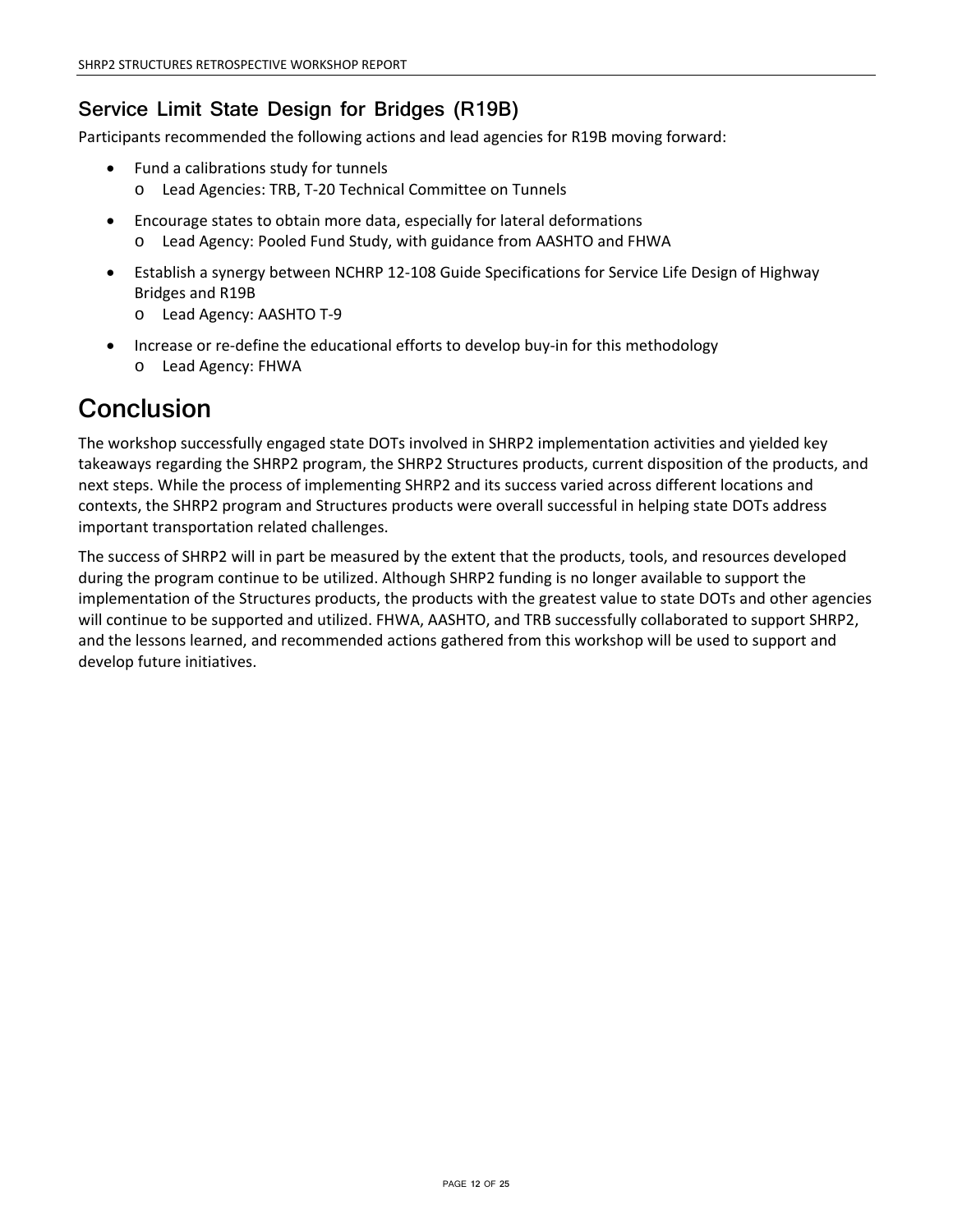# **Appendix A – Structures Solutions Retrospective Workshop Meeting Agenda and Meeting Materials**

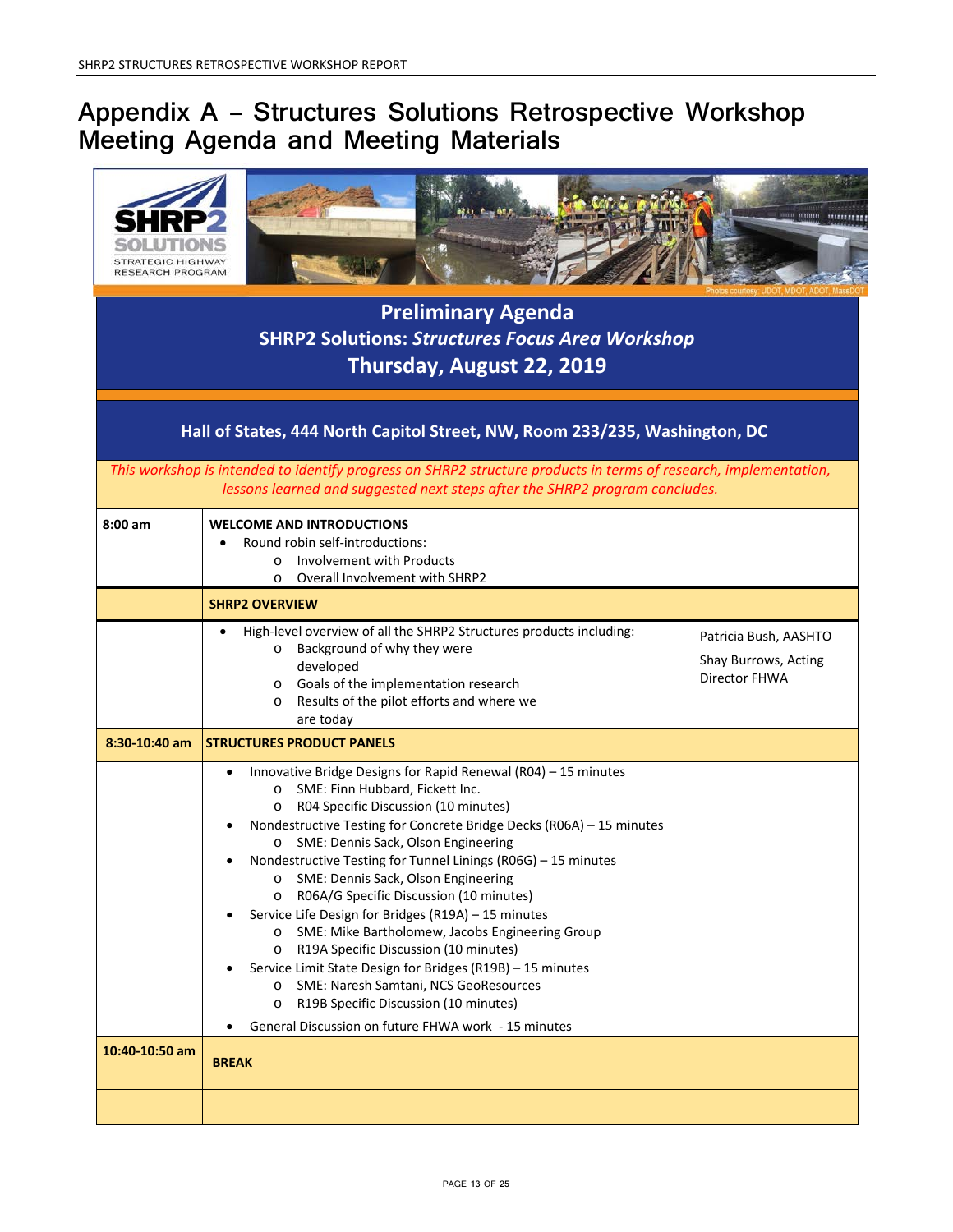| 10:50-11:30 am | <b>GROUP DISCUSSION - OVERALL FEEDBACK ON THE SHRP2 PROGRAM</b><br>Focusing specifically on the SHRP2 Research phase:<br>$\bullet$                                                                                                                                                    | Mara Campbell, Jacobs |
|----------------|---------------------------------------------------------------------------------------------------------------------------------------------------------------------------------------------------------------------------------------------------------------------------------------|-----------------------|
|                | Focusing specifically on the SHRP2 Implementation phase:<br>$\bullet$                                                                                                                                                                                                                 |                       |
|                | Key takeaways from the entire SHRP2 research program                                                                                                                                                                                                                                  |                       |
|                | o What would you do differently?<br>How could communication regarding the SHRP2 been improved?<br>$\circ$                                                                                                                                                                             |                       |
|                |                                                                                                                                                                                                                                                                                       |                       |
| 11:30-12:30 pm | <b>GROUP DISCUSSION - SPECIFIC FEEDBACK ON SHRP2 STRUCTURES PRODUCTS</b>                                                                                                                                                                                                              |                       |
|                | How successful was the implementation of the specific SHRP2 Structures<br>products                                                                                                                                                                                                    | Mara Campbell, Jacobs |
|                | Innovative Bridge Design for Rapid Renewal (R04) (20 min)                                                                                                                                                                                                                             |                       |
|                | Non-Destructive Testing for Concrete Bridge Decks and Tunnel Linings                                                                                                                                                                                                                  |                       |
|                | (R06A/RO6G) (20 min)                                                                                                                                                                                                                                                                  |                       |
|                | Service Life Design for Bridges (R19/R19B) (20 min)                                                                                                                                                                                                                                   |                       |
| 12:30-1:30 pm  | <b>LUNCH</b>                                                                                                                                                                                                                                                                          |                       |
| 1:30-3:30 pm   | <b>GROUP DISCUSSION - NEXT STEPS FOR THE SHRP2 STRUCTURES PRODUCTS</b>                                                                                                                                                                                                                |                       |
|                | Next steps for these three topics are:<br>Innovative Bridge Design for Rapid Renewal (R04) (30 min)<br>Non-Destructive Testing for Concrete Bridge Decks and Tunnel Linings<br>(R06A/R06G) (50 min)<br>o NDE Research Roadmap<br>Service Life Design for Bridges (R19A/R19B) (40 min) | Mara Campbell, Jacobs |
| 3:30-3:45 pm   | <b>BREAK</b>                                                                                                                                                                                                                                                                          |                       |
| 3:45 pm        | SUMMARY - What's missing?                                                                                                                                                                                                                                                             | Mara Campbell, Jacobs |
| 4:30 pm        | <b>WRAP UP</b>                                                                                                                                                                                                                                                                        |                       |
|                | Final thoughts?                                                                                                                                                                                                                                                                       | Mara Campbell, Jacobs |
| 5:00 pm        | <b>ADJOURN</b>                                                                                                                                                                                                                                                                        | Patricia Bush, AASHTO |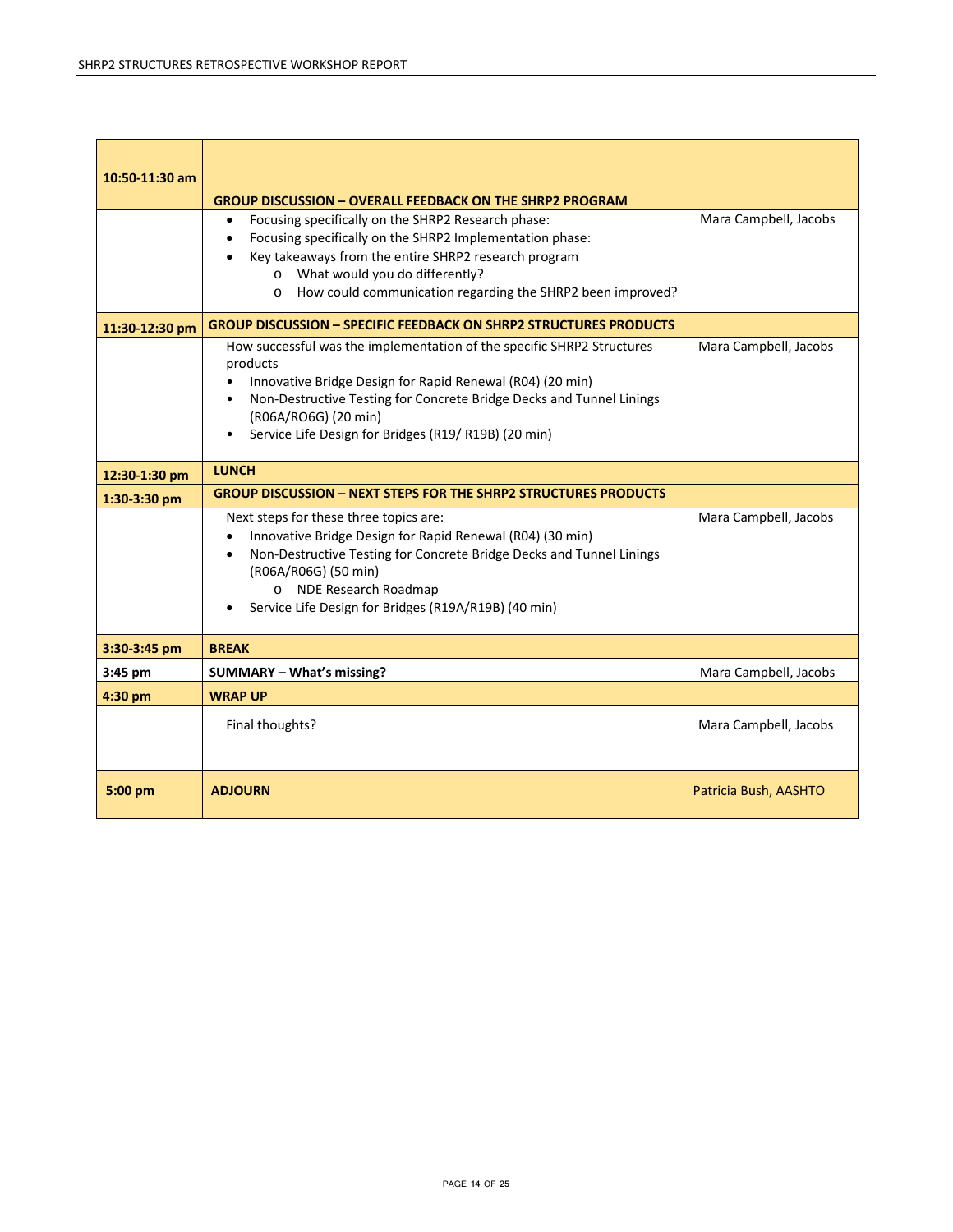## **Flash Drive Contents**

The flash drive provided the following documents:

- SHRP2 Implementation Assistance Plan Initial Reports (several from 2014)
	- o R04 IPW Implementation Plan
	- o R06AG Implementation Plan
	- o R19A Implementation Plan
	- o R19B Implementation Plan
- Structures Products Final Close Out Reports
	- o R04 Implementation Summary Report
	- o R04 Workshop Summary
	- o R06A Final Report
	- o R06G Final Report
	- o R19A Final Report
	- o R19B Final Report
- SME White Papers on Structures Products
- SHRP2 Service Life Design Guide and Appendices
	- o Academic Toolbox Report
	- o Appendix A RFP Examples
	- o Appendix B NT Build Results
	- o Appendix C -Chloride Threshold
	- o Appendix D Design Examples
	- o Appendix E Concrete Spec Update
	- o Appendix F -Birth Certificate
	- o Summary Guide WIP Main Report
- SHRP2 Service Limit State Design for Bridges R19B Structures Toolbox
	- o R19B Implementation Report
	- o R91B Incorporation of Foundation Movements in AASHTO LRFD
- NDE Research Roadmap
- SHRP2 Bridge Brochure
- SHRP2 NDT Methods Brochure
- SHPR2 2018 End of Year Report
- SHRP2 IAP Brochure

In addition, you will find materials on the product web pages:

- AASHTO SHRP2 website: [http://shrp2.transportation.org](http://shrp2.transportation.org/)
- SHRP2 FHWA website: <https://www.fhwa.dot.gov/goshrp2/Solutions/Renewal/List>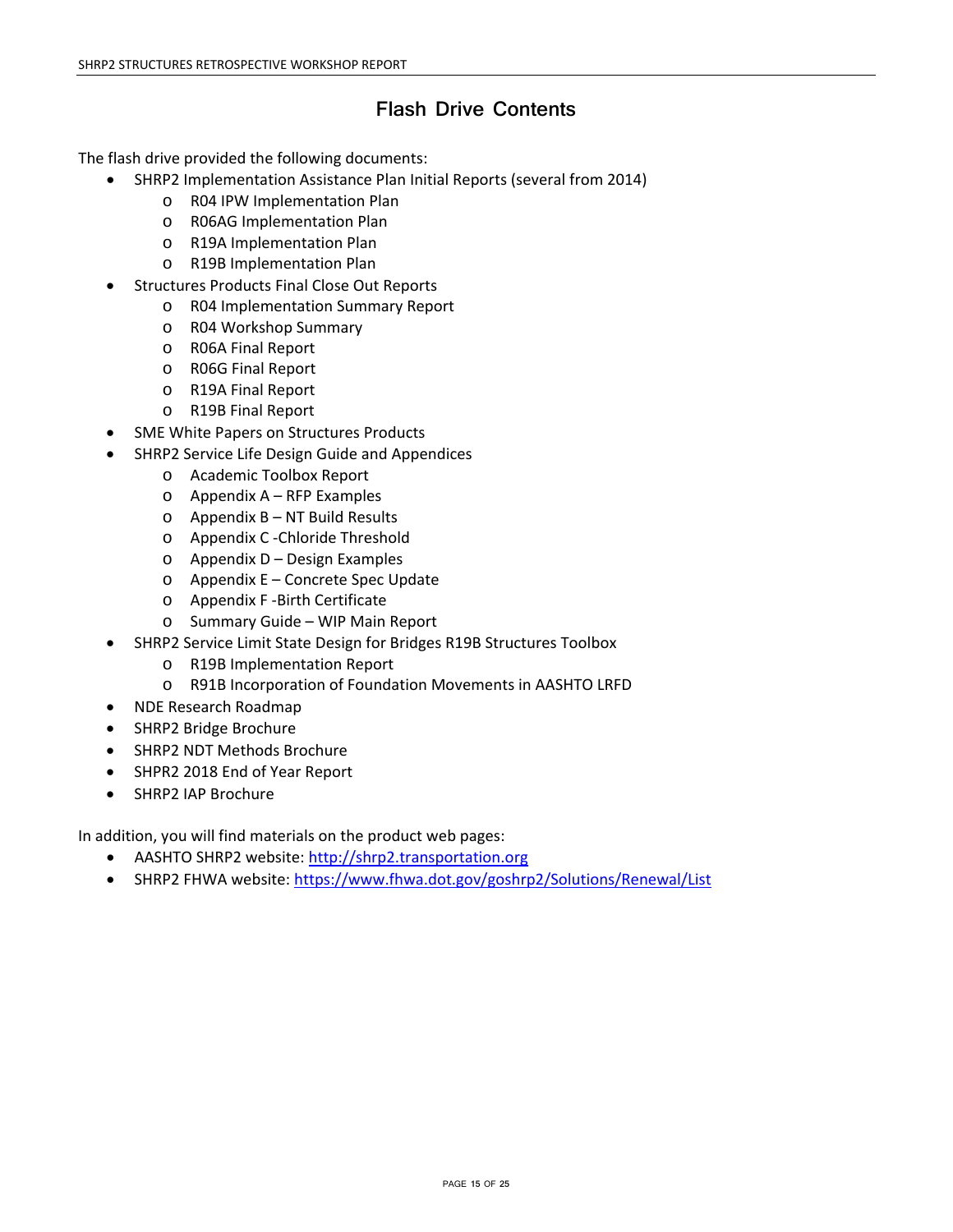# **Appendix B – Meeting Evaluation Report Results from Structures Retrospective Workshop Attendees**

| Rating                              | <b>Overall</b>   | Presentation         | <b>Expectations</b> | <b>Presenters delivered</b> |
|-------------------------------------|------------------|----------------------|---------------------|-----------------------------|
|                                     | <b>Content</b>   | <b>Effectiveness</b> | Met                 | clear information           |
|                                     | <b>Effective</b> |                      |                     |                             |
| $\mathbf{1}$                        | 0                | $\boldsymbol{0}$     | $\pmb{0}$           | $\pmb{0}$                   |
| $\overline{2}$                      | $\mathbf 0$      | 0                    | $\mathbf 0$         | $\mathbf 0$                 |
| $\overline{3}$                      | $\mathsf 0$      | $\boldsymbol{0}$     | $\pmb{0}$           | $\pmb{0}$                   |
| 4                                   | 0                | 0                    | $\mathbf 0$         | $\mathbf 0$                 |
| $\overline{5}$                      | 1                | 1                    | $\mathbf 0$         | $\mathbf 0$                 |
| 6                                   | 0                | 1                    | 1                   | 1                           |
| $\overline{7}$                      | $\overline{2}$   | $\overline{2}$       | $\overline{3}$      |                             |
| $\overline{8}$                      | $\overline{2}$   | 1                    | $\overline{2}$      | 1                           |
| 9                                   | $\overline{2}$   | $\overline{2}$       | 1                   | $\overline{\mathbf{4}}$     |
| 10                                  | $\overline{5}$   | $\overline{5}$       | 5                   | 5                           |
| strongly<br>disagree (1-2)          | $\overline{0}$   | $\overline{0}$       | $\overline{0}$      | $\overline{0}$              |
| moderately<br>disagree (3-5)        | 1                | $\overline{1}$       | $\overline{0}$      | $\mathbf 0$                 |
| moderately<br>agree (6-8)           | $\overline{4}$   | $\overline{4}$       | $\overline{6}$      | $\overline{3}$              |
| strongly agree<br>$(9-10)$          | $\overline{7}$   | $\overline{7}$       | $\overline{6}$      | $\overline{9}$              |
| sum                                 | $\overline{12}$  | $\overline{12}$      | $\overline{12}$     | $\overline{12}$             |
| % strongly<br>disagree              | 0%               | 0%                   | 0%                  | 0%                          |
| % moderately<br>disagree            | 8%               | 8%                   | 0%                  | $0\%$                       |
| $\overline{\%}$ moderately<br>agree | 33%              | 33%                  | 50%                 | 25%                         |
| % strongly<br>agree                 | 58%              | 58%                  | 50%                 | 75%                         |

## **What were the most important ideas you will take away from the workshop?**

- SHRP2 resulted in a lot of useful products.
- How can I help in promoting products at my DOT?
- Communication and outreach regarding work for DOTs is still a challenge.
- The need for effective coordination.
- Had good discussion on lessons learned and benefits realized in research and implementation of renewal products and the way forward.
- In addition to our participation in R06A, I have learned about the other SHRP2 products, particularly ABC and Service Life of Bridges.
- Importance of deployable results
- Specification development is important for the successful deployment of products.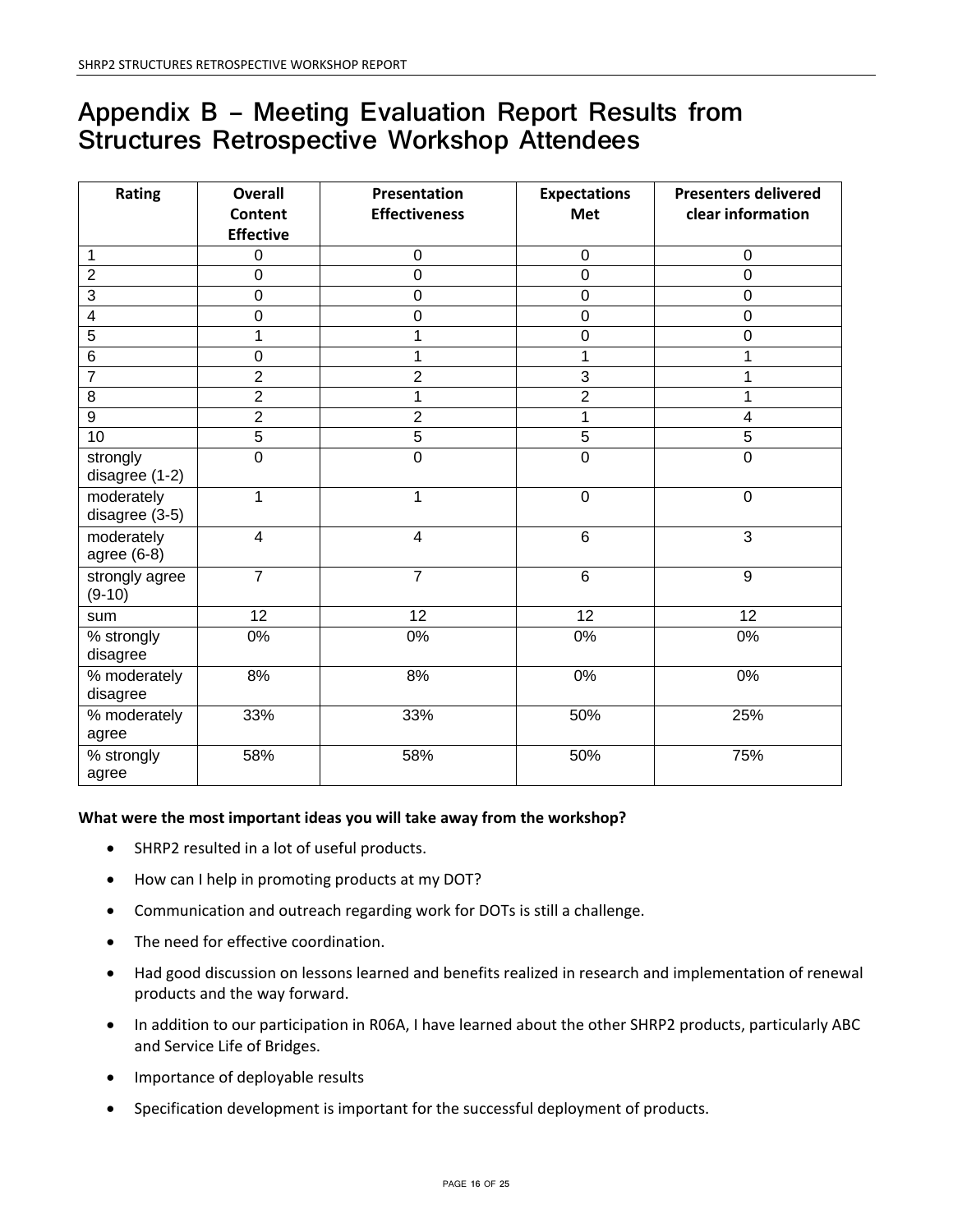- Use of standards and development of templates and procedures for data collection.
- Enterprise software for utility conflict management

### **Are there questions or issues you wished the workshop had addressed that it didn't?**

- None.
- I think it is hard, but there should be a mechanism for future follow-up that is the responsibility of workshop participants. I think the "next steps" content will get lost in just a report out by Jacobs.
- Should have focused on implementation process and future needs not technical details.
- No!

## **What else could the Federal Highway Administration do to support you or your agency in promoting SHRP2 Structures Products?**

- Additional webinars and maintain web links for document downloads.
- Continual emphasis on NDE.
- Possible funding grants accompanied by concrete data.
- Fund ABC showcases.
- Fund/Facilitate contractor/DOT workshops.
- Coordinate w/AASHTO, T4 & Accelerated Bridge Construction-University Transportation Center (ABC-UTC).

### **How might AASHTO further support you or your agency in promoting SHRP2 Structures Products?**

- Promote through AASHTO Webinars.
- Continued discussions with committees for service life considerations (R19A).
- Continue to support with guidance specs.
- Strong collaboration with other national ABC efforts.

### **Please provide us with additional comments, feedback, or ideas related to this event:**

- Enjoyed the informative event. Well put together. Thanks.
- Event was coordinated and delivered very successfully.
- Awesome get together and learning opportunity.
- Great candid discussions.
- Great facilitating is important well done Mara!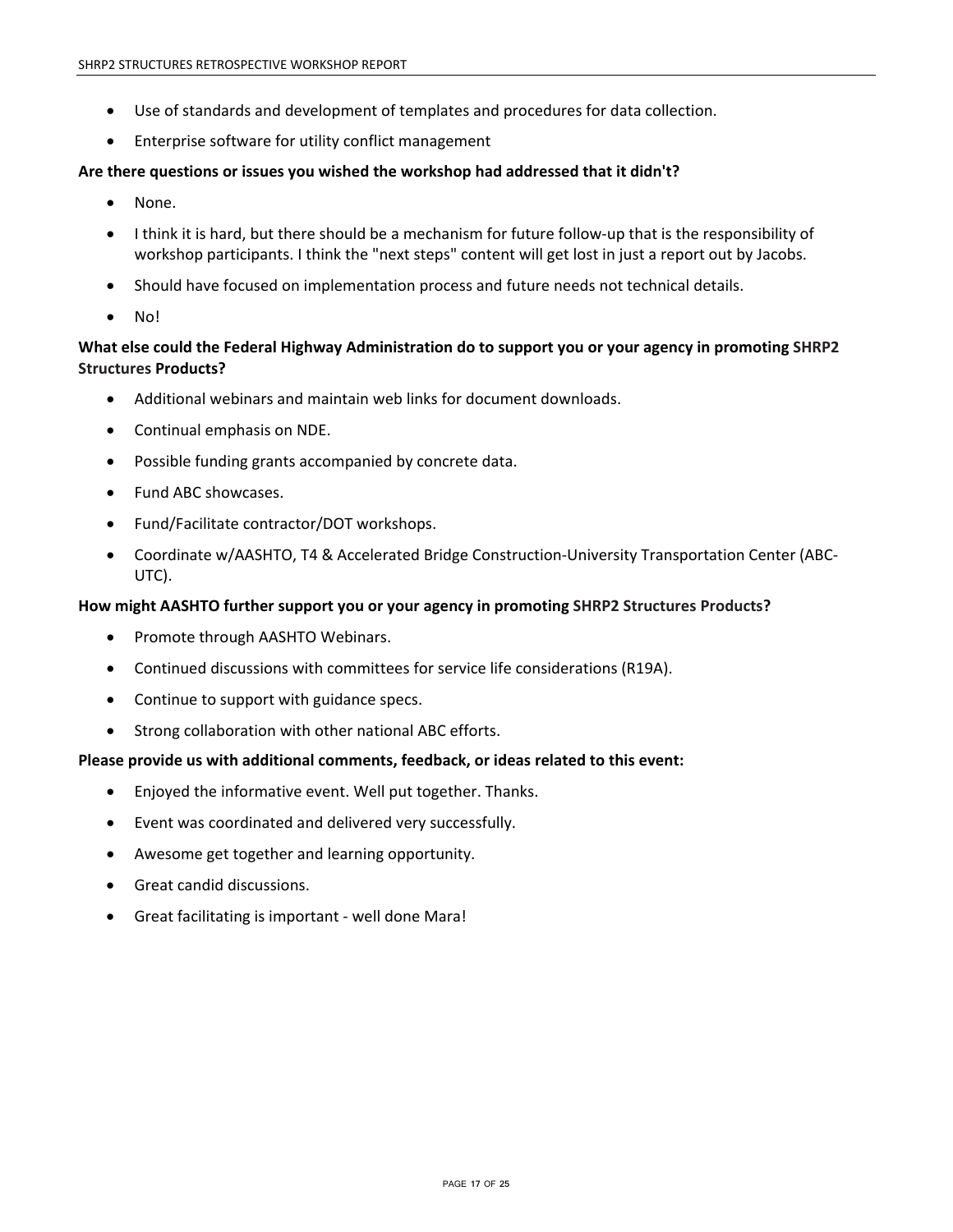# **Appendix C – Attendee List**

## **SHRP2 Structures Workshop R04 R06A/G R19A R19B AASHTO Hall of States, Washington DC – August 22, 2019**

| Last                 | <b>First</b> | <b>Agency</b>        | <b>Email</b>                         |
|----------------------|--------------|----------------------|--------------------------------------|
| Abu-Hawash           | Ahmad        | <b>Iowa DOT</b>      | ahmad.abu-hawash@iowadot.us          |
| Ailaney              | Raj          | <b>FHWA</b>          | raj.ailaney@dot.gov                  |
| Azari                | Hoda         | <b>FHWA</b>          | hoda.azari@dot.gov                   |
| Bartholomew          | <b>Mike</b>  | <b>SME</b>           | mike.bartholomew@jacobs.com          |
| <b>Burrows</b>       | Shay         | <b>FHWA</b>          | shay.burrows@dot.gov                 |
| <b>Bush</b>          | Patricia     | <b>AASHTO</b>        | pbush@aashto.org                     |
| Campbell             | Mara         | Jacobs               | mara.campbell@jacobs.com             |
| Conway               | Joe          | <b>FHWA</b>          | joe.conway@dot.gov                   |
| Dutkiewicz           | Carly        | Jacobs               | carly.dutkiewicz@jacobs.com          |
| Elkaissi             | Jamal        | <b>FHWA</b>          | jamal.elkaissi@dot.gov               |
| Farrar               | Matt         | Idaho DOT            | matt.farrar@itd.idaho.gov            |
| <b>Hersh Simmons</b> | Cheryl       | <b>Utah DOT</b>      | cherylhersh@utah.gov                 |
| Hubbard              | Finn         | <b>SME</b>           | fhubbard@fickettinc.com              |
| Huether              | Nancy        | North Dakota DOT     | nmhuether@nd.gov                     |
| Hutton               | Pam          | <b>AASHTO</b>        | phutton@aashto.org                   |
| Johnson              | <b>Bruce</b> | Oregon DOT (retired) | bruce.v.johnson@gmail.com            |
| Luebke               | James        | <b>Wisconsin DOT</b> | james.luebke@dot.wi.gov              |
| Macioce              | Tom          | Pennsylvania DOT     | tmacioce@pa.gov                      |
| Mellon               | Dorie        | Caltrans             | dorie.mellon@dot.ca.gov              |
| Nallapaneni          | Prasad       | Virginia DOT         | prasad.nallapaneni@vdot.virginia.gov |
| <b>Nichols</b>       | <b>Silas</b> | <b>FHWA</b>          | silas.nichols@dot.gov                |
| Ruzzi                | Lou          | Pennsylvania DOT     | Iruzzi@pa.gov                        |
| Sack                 | Dennis       | <b>SME</b>           | dennis.sack@olsonengineering.com     |
| Samtani              | Naresh       | <b>SME</b>           | naresh@ncsgeoresources.com           |
| Smoker               | Jen          | Jacobs               | jennifer.smoker@jacobs.com           |
| Swanwick             | Carmen       | Utah DOT             | cswanwick@utah.gov                   |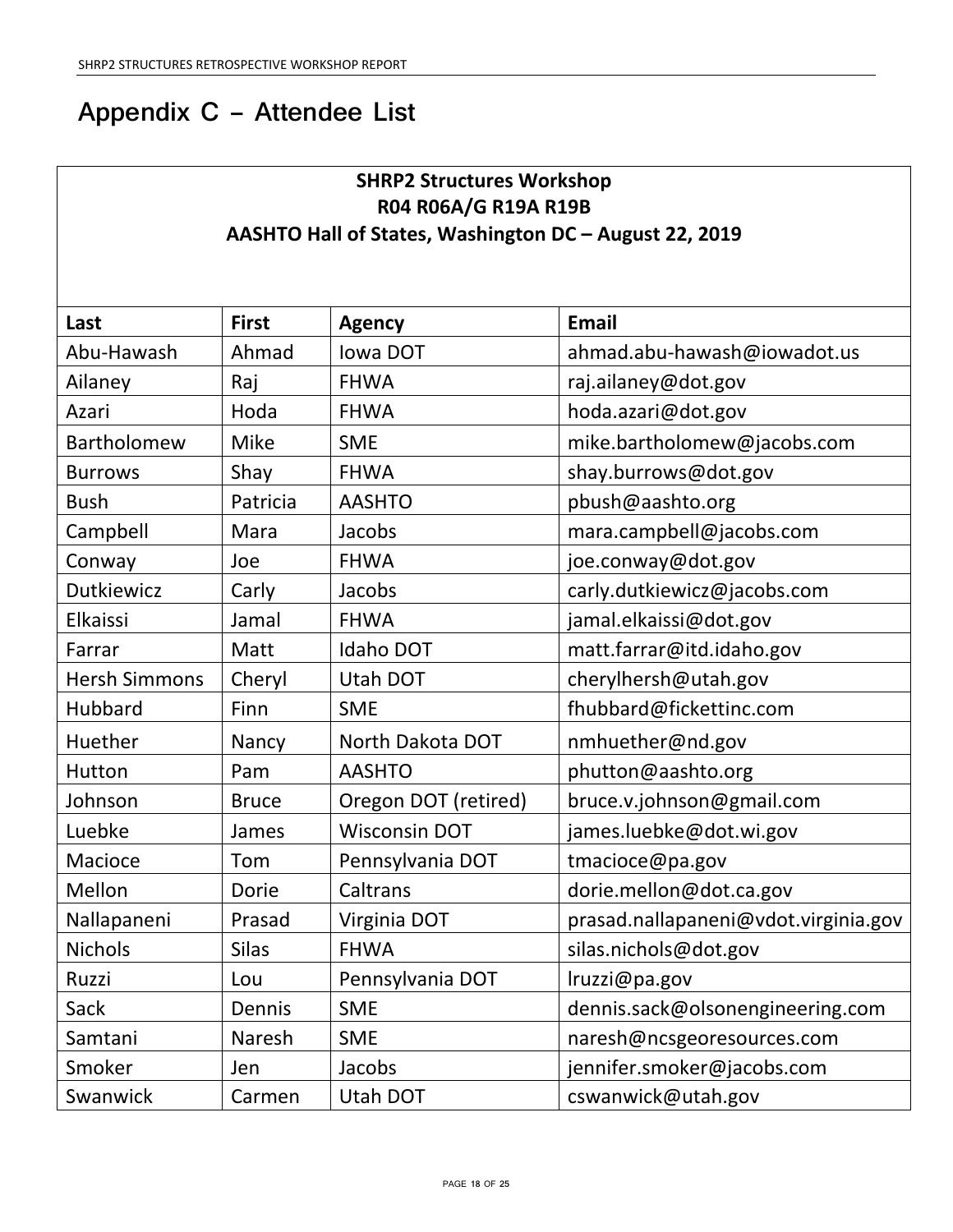# **Appendix D – Group Discussion Notes**

## **August 22, 2019 Group Discussion**

## **1. Overall SHRP2 Program, Research, and Implementation**

- North Dakota tend to be conservative about trying new things. NDDOT participant was new and came in during implementation phase. Had heard internal conversations about looking at IR. It was great to have the opportunity to explore and learn, but she didn't know much about the SHRP2 program. When she reached out to people, they were great to work with once she found out about it.
- Wisconsin helpful to reach out to key players to find out about opportunities and project successes. Asking the right folks.
- PennDOT good part about it was it got a lot of people exposed to new tools and methods of how to do their job. Wasn't familiar with how to apply – fooled around for a few months. SME was helpful. It was just a lot of effort – 8 months before everything was set up, wrote report, and was ready to present it. Make process easier to navigate and clearly designed. Less effort on DOT side. Hire consultant to run the contract.
- ODOT Implementation side there was a big effort to get the word out. Research side was more of a closed group – would've been good to broaden it out. 2006 – small group that brainstormed the topics. On one had need to applaud the topics that were developed. They were insightful and forward thinking but it was 4 people. Don't know if we would've come up with anything better if it were a bigger group but recommends having a bigger group next time around. Technical input from TCCs – on bridge side there were 4 people that represented the industry on guiding the research that went through. Ended up with some good projects and documents but there should be wider input. Have to have a manageable group.
- TAC that focused on carryout out research project, which reported to the TCC.
- The qualifications were adequate but reaching out through AASHTO to a larger number of states would've helped let states know that the research was coming.
- Had to dig into application a bit to decide if you wanted to do it.
- With more outreach and participation during the research it would've been easier to implement.
- Within individual state, information needs to trickle down. AASHTO sends info to committee members but doesn't know what happens with it after that.
- Implementation based on a certain time period which seemed unrealistic to North Dakota if had been involved earlier on would've had time to create projects. Takes months to just advertise projects. It only worked because they had a project that was already underway.
- Application process for the grant was very user friendly.
- Because of the timing once they had the grant seven funding sources for project the money had to be identified. 3 months trying to reestablish contact with AASHTO/FHWA.
- Beginning stages of research wasn't very inclusive.
- It was slow and needed more marketing and messaging to the states. That probably happened at some point but at DOT need to make sure you're talking to the right person.
- SHRP2 funding was a money source but there is not enough force and leadership alignment for these activities to become daily. Need a leader, implementation champion. Introduce information in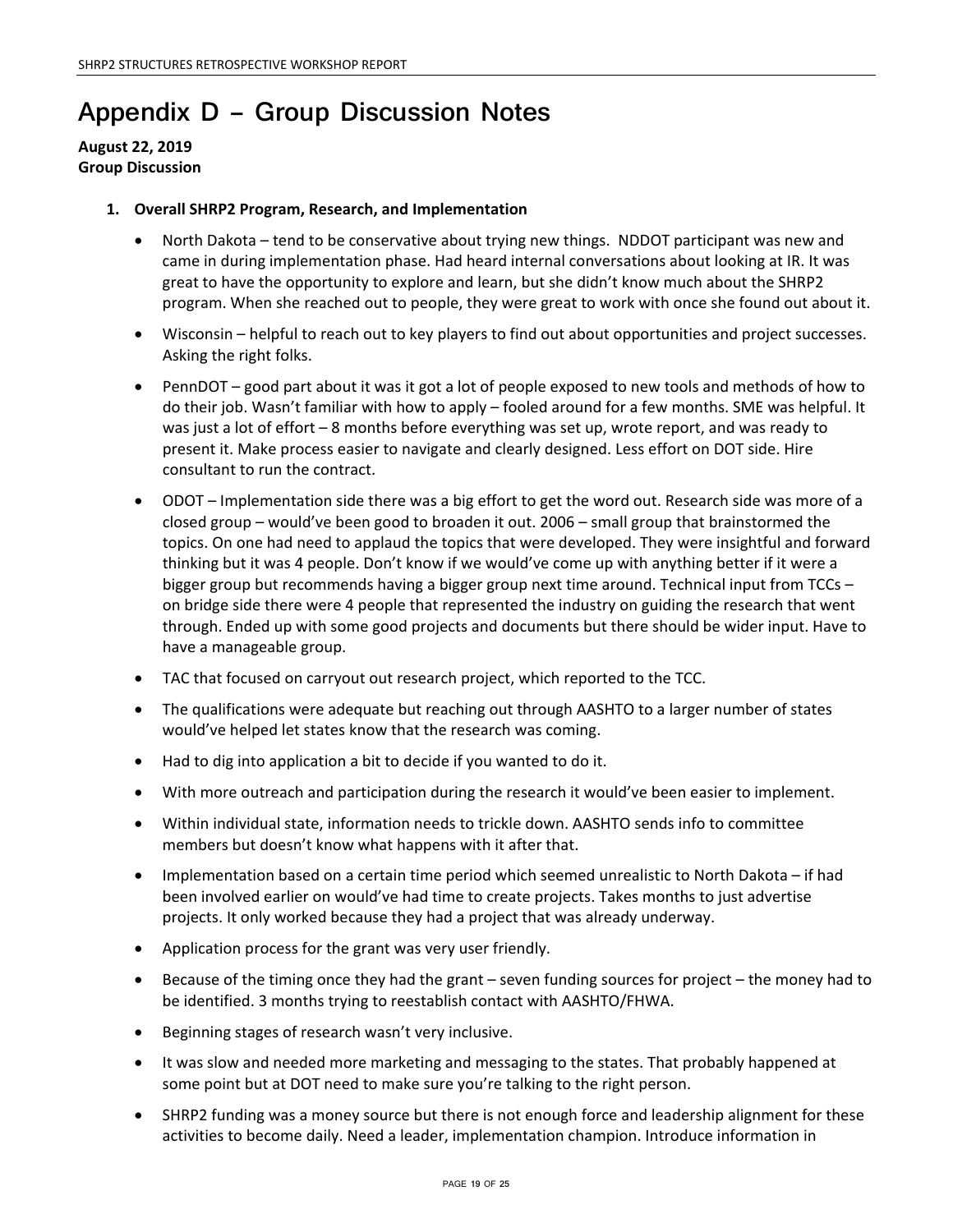colleges. Once the research is done, it is done. Have to figure out a way to imbed it into the day-today operations of the DOT.

- Thinks SHRP2 is appropriate that it looks at the bigger picture. Original ideas put on table in 2006 and here we are in 2019 – took too long.
- Iowa likes flexibility. Open to ideas on scope and work plan. Keep that. We're going to do a lot of the stuff anyways, but this provided additional motivation and funds.
- Caltrans if we had done a project by ourselves, might have done it and looked away. Received money were required to submit reports and do all this other stuff.
- Can demonstrate to management the exposure that's worth the funds
- Compared to other FHWA funding this was much easier and faster.
- $BIM in$  the future would help accelerate the program
- Didn't go after 19B because it focused more on the specification side. The product they applied for they had need for.
- Can be implementable when a bridge is new but more difficult on an existing bridge.
- Difficult to start it because it is expensive.
- The research efforts were done within 4-5 years. Implementation took a decade, which is too long.
- The TCC started talking about implementation as soon as the products were underway. Attempt to frame the project for implementation.
- Too many soft products.

### **2. Product Specific Feedback - R04**

- Acquiring the funding was a hassle.
- Collaboration with AASHTO did not happen.
- There were a few reps involved in research but did not reach out to established committees as well as they could have.
- Utah made comments on product that were completely ignored from AASHTO.
- Collaboration in general didn't consider all of the disciplines involved.
- The toolbox wasn't original research it compiled everything out there. It didn't go into areas that weren't already well developed.
- Messages in it were a little misleading shouldn't discuss the cost of the product. Gave it a negative light.
- ABC isn't just about bridge design and there was no involvement from the committee on construction. Wasn't looked at holistically.
- It's hard to determine what kind of guidance to give designers. Need to have better alignment with AASHTO specifications. It's a process to become part of AASHTO's specifications.
- Iowa was involved in pilot early on difficult because toolkit wasn't fully developed.
- Outside the scope of what the AASHTO specifications are supposed to address. They're not designed to go together. ABC guide document acts differently than the AASHTO specifications. Take a separate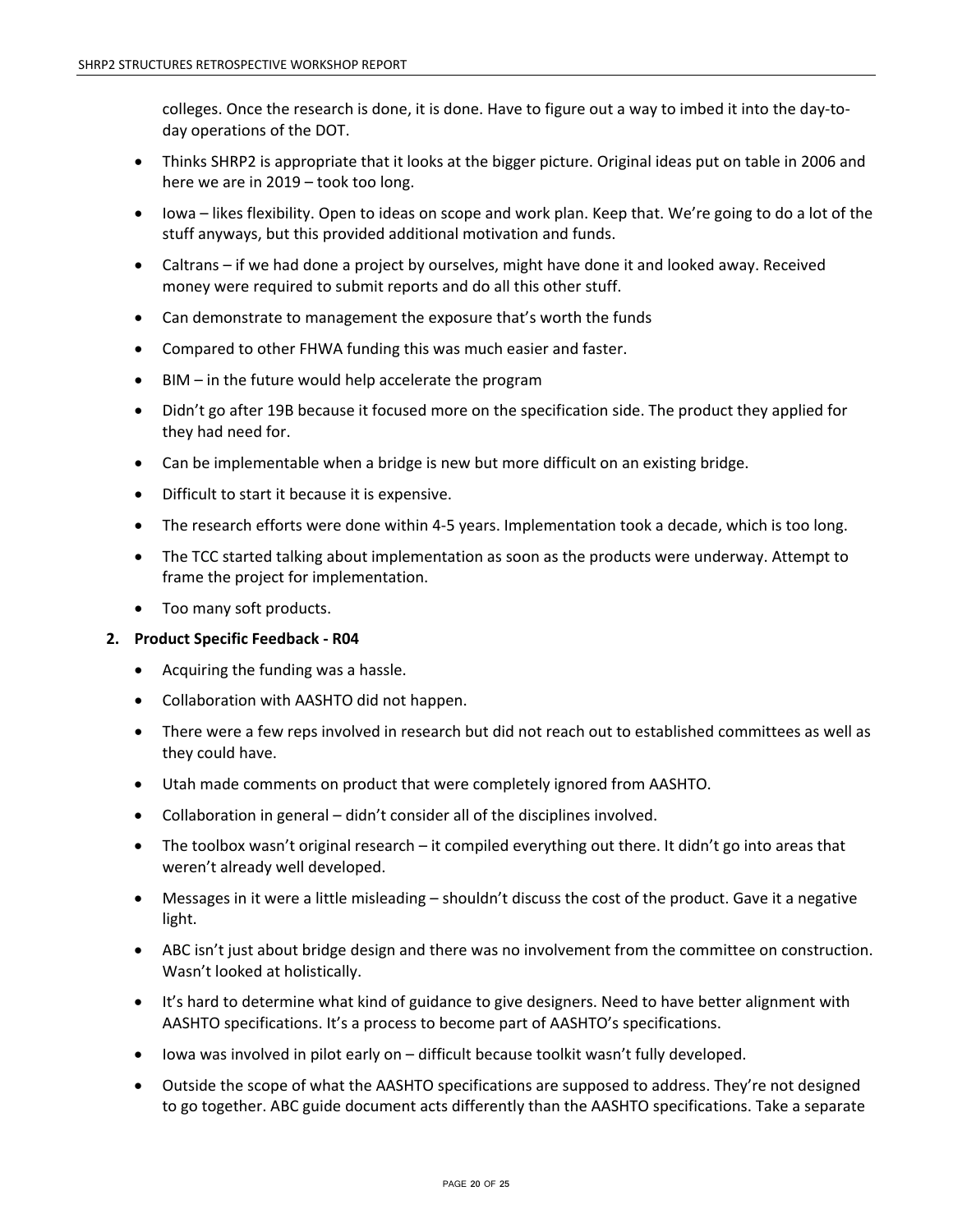subcommittee of AAHSTO people to design document that puts innovation out on the street and then determine how to codify it.

- Lots of different groups funding to support collaboration. Establish an ETG. Clarify who's doing what.
- When first applied for grant, it was called a toolkit, and then was told not to called it a toolkit but a product. What happened internally? Toolkit branding.
- Need to rethink how we train and share the information. Workshops don't work for a lot of people how often do they go back and share? Rethink websites, modules.
- The deliverables were good and helpful. The follow up and documentation of lessons learned was a plus.
- Penn- had never done ABC bridge. Consultant used toolkit to design bridge.
- ODOT thought toolkit was elementary.
- Finn was able to take experiences from different states and incorporated examples into the workshops – because more valuable over time.
- We haven't taken all of this learning and put it back into the toolkit.
- Finn asked what the states wanted to see in the workshop agenda.
- Vision that allowed products to be flexible.
- Captured attention of upper management and helped drive ABC program.
- Caltrans exposed to ABC community as a result most powerful outcome.
- Knowing what other states had done and bringing in lessons learned was great. Face-to-face time is helpful.
- New generation wants to learn differently need both online and face-to-face training.
- Designers want detailed examples of how to do something. Did not hit the mark with this.
- Document was useful elements that you couldn't just know by flipping through it.
- Need to find internal champion.
- Size of DOT can affect change culture.
- Outreach from SME was beneficial.
- Outreach beyond states.

### **3. Product Specific Feedback - R06A/G**

- Easy to talk to people, get info, do the application, follow up (reporting) was good but minimal.
- Flexibility.
- Peer exchanges opportunity to get feedback from other states, peer support.
- Hands-on. Workshop was beneficial. Went out to tunnel and used technology right there.
- Good learning curve. If it is usable it's good to go.
- Monthly phone calls facilitated learning more about what the other states were doing. Helped ODOT frame project.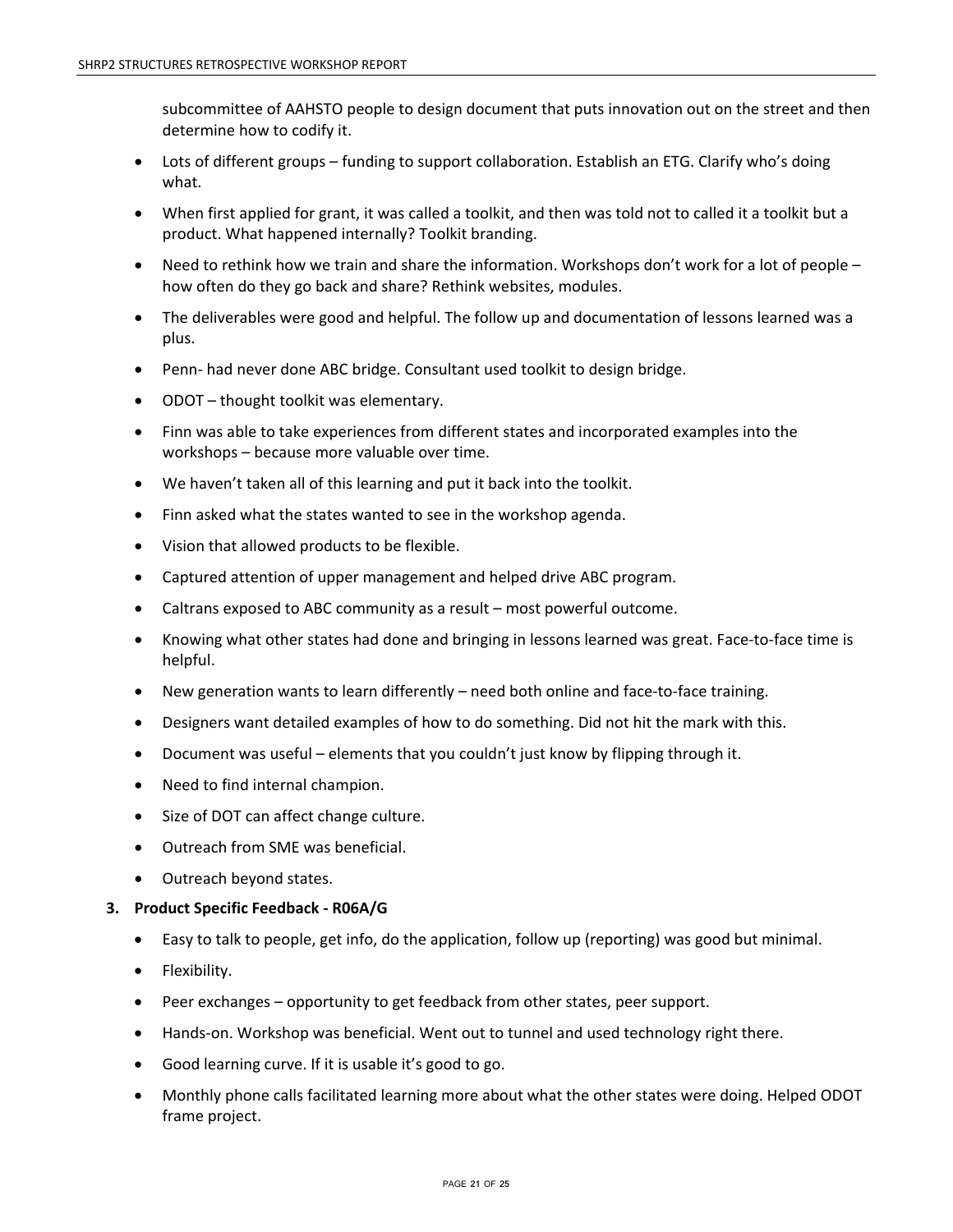- Olson was a good SME, easy to work with, and knew how to use the tools.
- The report themselves weren't as helpful as talking to the SME.
- Reports outlined action items for CA, but the Caltrans participant wasn't aware.
- Give consultant help upfront. Could've saved three months if AASHTO/FHWA provided consultant.
- It is difficult to understand the results/end products.
- Non-standardization on results among NDT experts.
- Use of it is narrow.
- Still have to use traditional methods to verify the results.
- PennDOT found it was more expensive.
- Part of the reason ND did IR because it is much easier to interpret than GPR.
- Bad stigma around GPR not always intuitive. Have to have someone do for you and build trust that they're going to do it right.
- Takes a long time for data to be interpreted.
- Documentation that was released focused on the methods, limitations, pros and cons. Change the focus to applications. More user-friendly. NDE web manual is searchable and more application-based.

#### **4. Product Specific Feedback - R19A/B**

- Nobody understands it A seemed straightforward but couldn't get information out of it which was necessary to do B.
- Data-driven approach. However, not helpful If data is unavailable or staff is lacking.
- Design ideas and recommendations were good but assume that bridge deck is in good condition. Reality is there are cracks – design assumptions are not accurate. Built around assumption that the concrete is not going to crack.
- How do you get them to build what they've designed? Didn't include construction committee or materials.
- Europe has been doing this for a long time.
- Didn't do as good of outreach. Make better known how cracks are considered.
- Created the Birth Certificate good!
- DOTs have been considering service life forever but have been doing it subjectively product provided analytical way to quantify service life.
- Foundation for future work.
- Like how it's structured  $-$  if you want a simple answer, this shows you the process.
- Provides guidance how to go through detailed formulas.
- Provides future vision.
- Struggling with good construction. How do you make that last?
- Focus on durability.
- Worked examples to see how formulas are applied in practice.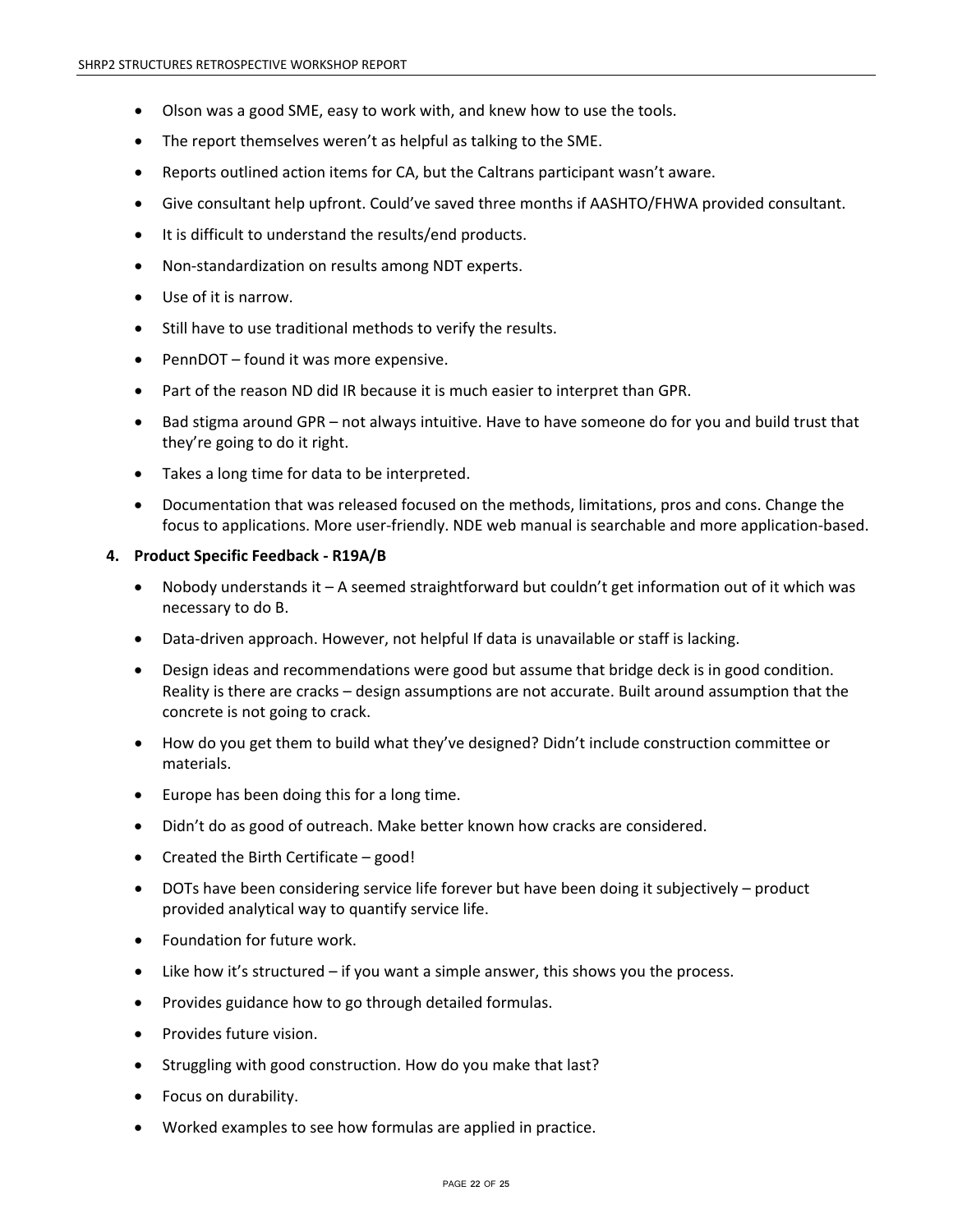# **Appendix E – Roadmap for the Future**

## **R04**

- AASHTO is responsible for the guidance (Toolkit)
- Market ABC at workshops, showcases [AASHTO, T-4 to develop the material for the roadmap. In partnership with FHWA, who will sponsor the training]
- Contractor focused training?
- Leave it up to T-4 to decide what's next with the toolkit
- Lot of turnover with staff at the state level toolkit provides guidance. Needs to be updated and add specifications.
- Make the toolkit web-based easier to update
- Manual on bridge slide but need examples that are really helpful
- Duplication of effort if we decide to update it. The toolkit served its purpose. ABC is still utilizing the same design. Limited funding.
- What are the goals of the toolkit? What are the goals of the guide spec? Are they aligned, or do they bring something different? Are they both worth being updated?
- T-4 already working to update information. Work collaboratively with T-4/AASHTO and FHWA
- Contractor involvement something we really lack. Difficult time interacting with contractors. AGC is meant to help with this but it's not working in CA.
- Consider ABC for every bridge
- Ways to justify cost of ABC

### **R06A**

- Protocol for different NDT tools [FHWA] Marketing of web manual. What is the limitation of each method – where it can be used. [FHWA]
- Establish standards define the applications, gaps, standardization [collaboration between FHWA and AASHTO committee]
- You can get the data, it's how you can use it. Better understanding of the data [FHWA]
- Speed vs. accuracy
- One ETG for NDT efforts
- Create a support group/forum for states to communicate and exchange information. Structured conference call [ETG/FHWA]

### **R06G**

- FHWA ETG made up of FHWA, states, industry, academia [FHWA]. Lead person that manages the group.
- Define types of applications that we want addressed by that industry/desired outcomes actually technology has to be done by the industry. [ETG]
- Identify gaps that we want addressed. [ETG]
- Get costs down by working/communicating with industry. [ETG]
- Maintain NDE web manual. [FHWA]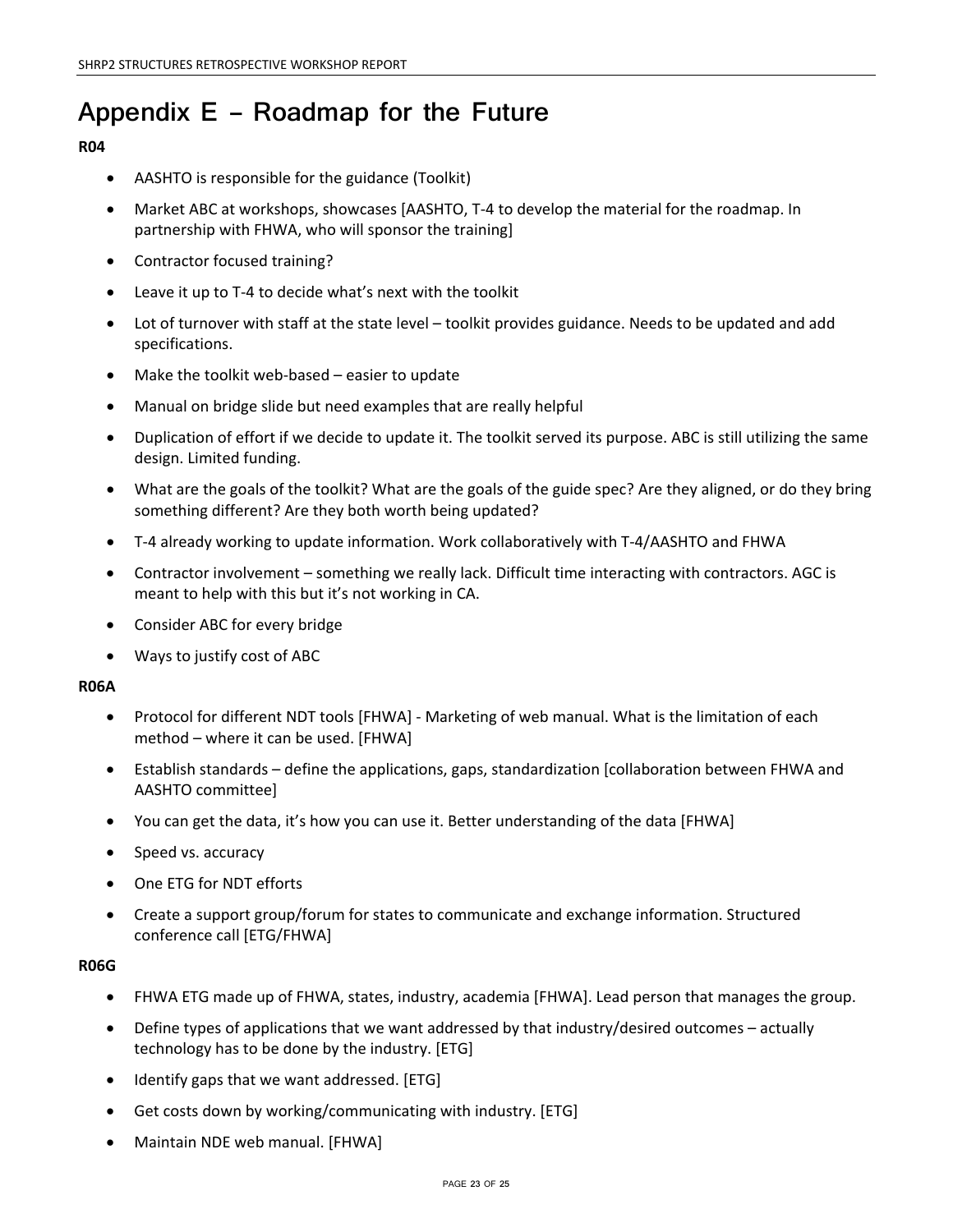- Incorporate NDT data into bridge and tunnel condition ratings/asset management program. Accurate quantities. [AASHTO/NCHRP] Long term: Should be in FHWA coding manual.
- Create an ROI case study or lessons learned on which methods create the biggest return. [FHWA, ETG]
- Develop a spec that DOTs can use. It would be a huge undertaking and there's so much variability. Longterm task for FHWA in collaboration with AASHTO. Leverage the work EDC-5 is doing and collaboration. Standardization of results.

### **R19A**

- Update the AASHTO TP-6 [T-9, AASHTO Materials]
- A lot of effort to go through to make decisions. Not sure whether to move forward or not.
- Some states have design specifications that they've designed over time that seem to be working.
- NCHRP guide 12-108 is a simplified guide and might not go back to R19A unless the project requires detail.
- Products are developed. They're there, they're complete.
- Education, training of how to do a full-service life design of a bridge. [FHWA]
- Establish what exposure zone you're in through a site-specific study or national map. Environmental exposure map. [T-9, NCHRP, TRB]
- Epoxy steel and other materials how to incorporate it into the life cycle costs. Use as one of examples.
- Vision is 10-15 years re-write 12-108 based on the partial factor method consistent with LRFD specs. Vision of where we want to go in the future. Not ready for this yet. Need a diverse group to agree with the direction.

### **R19B**

- Re-calibration of factors and adding in new factors in LRFD
- Factors worked and did what they were supposed to do
- Framework for future calibrations of different features for LRFD. It should be a model for future calibrations and for states who want to do their own calibrations.
- R19A could benefit from R19B model
- Further work between the two products
- Improve messaging
- Load table is intended to inform bridge engineers
- If differential settlement is not calculated right, then there will be cracks.
- Targeted at bridge engineers, not geotechnical engineers
- Communicate to the right audience
- There was a huge structural component to R19B; it was not only geotechnical.
- PennDOT looking to calibrate the factors for tunnels. Being told by NCHRP that nobody likes hearing about calibrations and they don't like to fund this stuff. Further conversations with tunnel folks on R19B. Fund calibrations study for tunnels. [TRB, NCHRP]
- Increase clarity of data